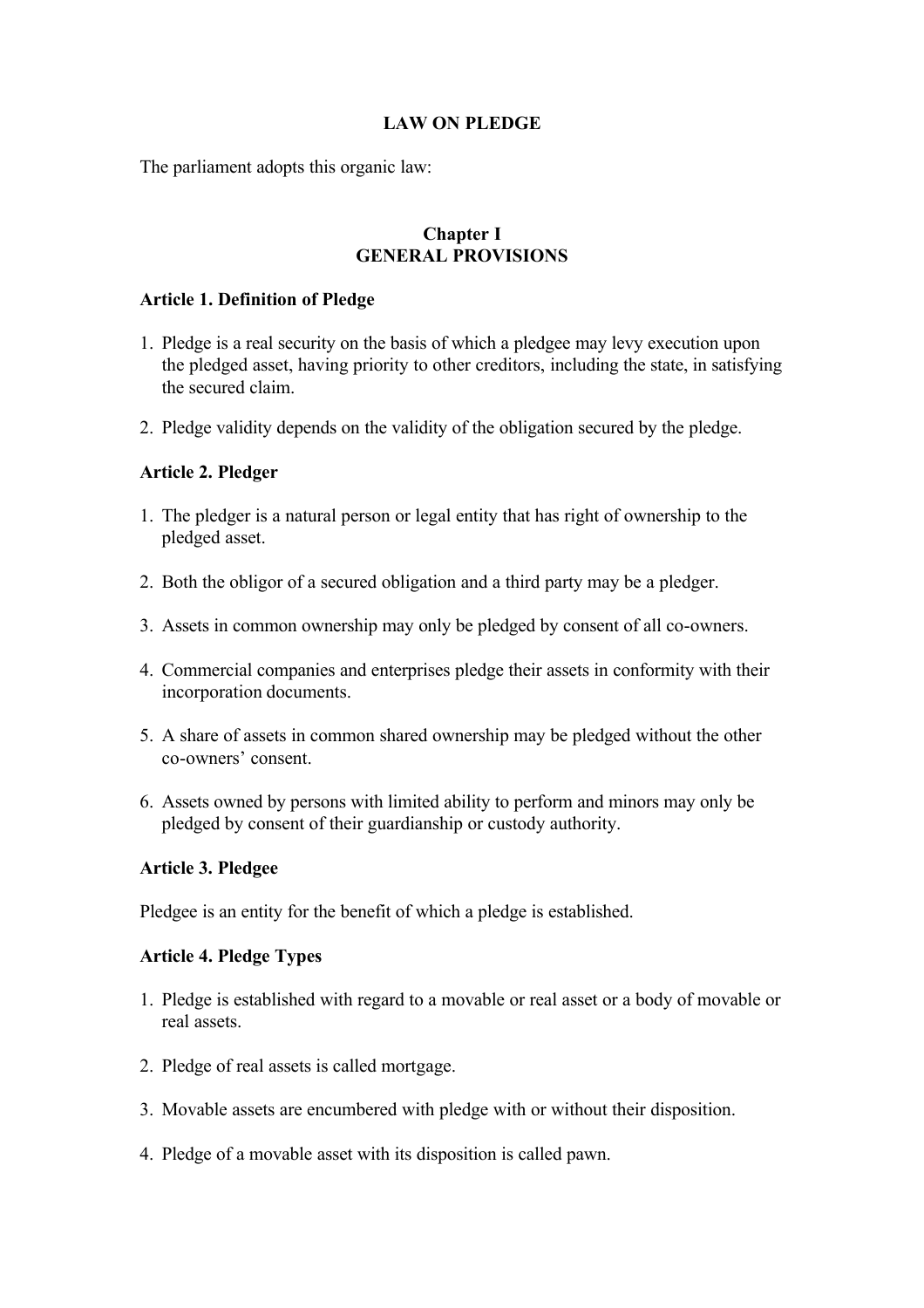### **Article 5. Indivisible Pledge**

Pledge shall be indivisible even if the pledged asset or obligation is divisible.

## **Chapter II PLEDGE RISE AND REGISTRATION**

### **Article 6. Grounds for, and Moment of, Rise of Pledge**

- 1. Pledge only arises on the conditions and in the forms set forth by this Law.
- 2. Pledge is conventional or legal.
- 3. Mortgage and pledge of movable assets without their disposition arise at the moment of their registration in the respective registry.
- 4. Pawn arises at the moment of acquiring possession of the asset.

#### **Article 7. Registration of Pledge Without Disposition**

Pledge of assets without their disposition shall be registered in:

- a) Real Estate Registry in the event of mortgage;
- b) Registered Securities Registry in the event of pledge of registered securities;
- c) Government Securities Registry in the event of pledge of government securities:
- d) Intellectual Property Registry in the event of pledge of intellectual property rights; and
- e) Pledged Movable Assets Registry in the event of pledge of other movable assets.

## **Chapter III PLEDGED ITEMS AND SCOPE OF PLEDGE**

#### **Article 8. General Provisions**

1. Any tangible or intangible asset or a body of assets may be pledged, except for inalienable assets or assets on which execution may not be levied. Any property right or money claim, including the pledger's right of claim to the pledgee, may be pledged.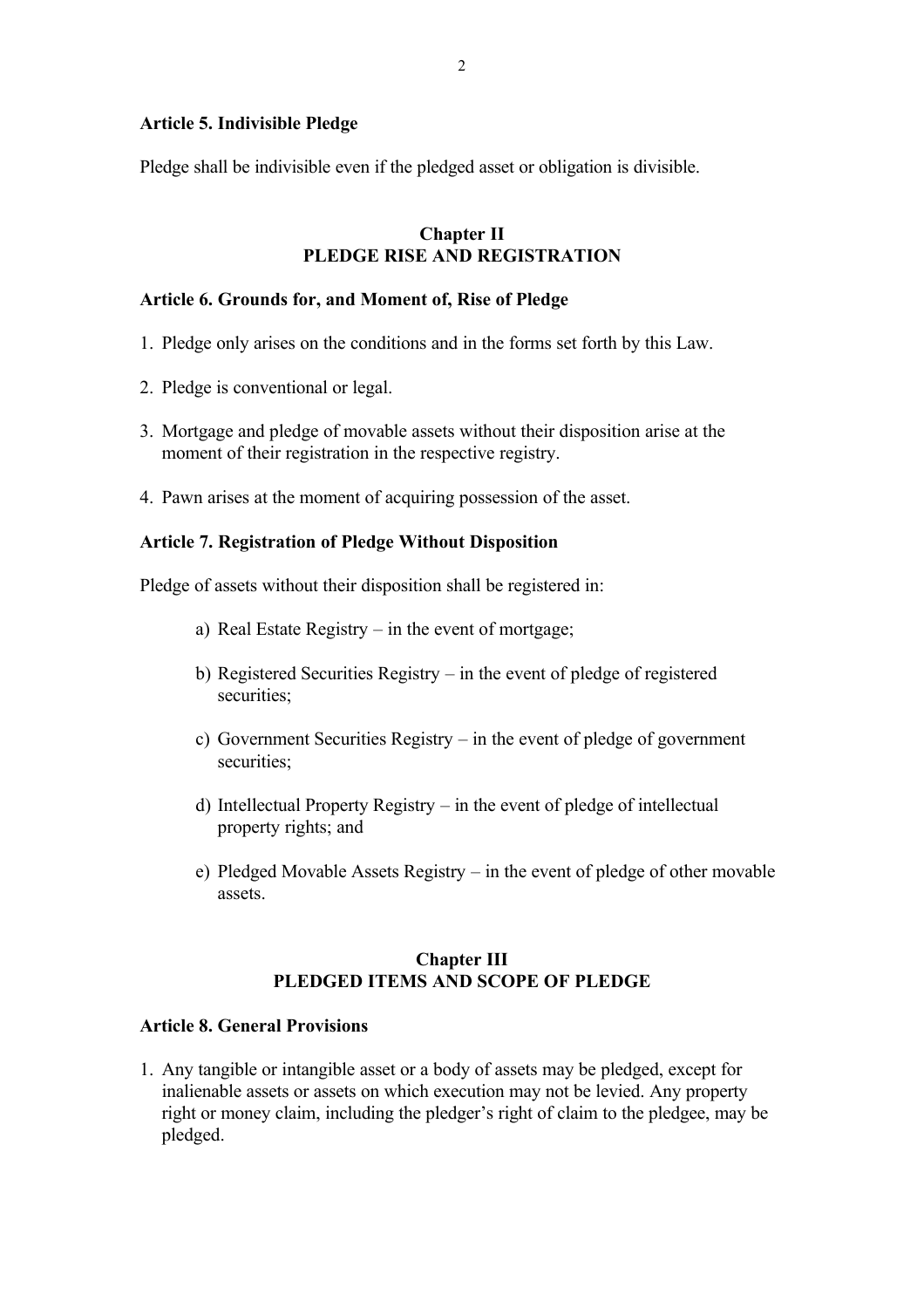- 2. For purposes of this Law, a body of assets means an entirety of assets: movable or real, current or future, tangible or intangible, generally described, the pledge of which is registered in the same registry in accordance with Article 7. The description shall allow to identify category, type, or specific feature of the pledged asset and determine its affiliation with the body of assets.
- 3. The right of pledge also extends to the accessories of the pledged asset, provided the agreement does not say otherwise.
- 4. The pledge extends to any asset united with the pledged asset by accession.
- 5. Rights directly related to the pledger's personality or rights the concession of which is prohibited by law may not be pledged.
- 6. Assets which under the law may not be disposed of separately may not be pledged separately.

## **Article 9. Indemnification**

The pledgee is entitled to priority indemnification for destruction, loss, or damage of the pledged asset, regardless of in whose favor the pledged asset was insured, only provided the pledgee is not to blame for such destruction, loss, or damage or provided the pledge agreement does not say otherwise.

### **Article 10. Products**

Fruits, revenue, and products of a pledged asset shall be pledged in the events expressly envisioned by an agreement.

# **Article 11. Pledge of Future Assets**

Pledge of assets which will become the pledger's ownership in the future, including pledge of future assets, does not encumber such assets until the pledger becomes the holder of the pledged rights. The degree of priority of the pledge is established in accordance with provisions of Article 57(1).

### **Article 12. Transformation of Assets**

The pledge extends to a new movable asset resulting from the transformation of a pledged asset. The pledge also extends to the assets resulting from combination or merger of several movable assets of which some were pledged. A person that acquires right of ownership to the new asset, in particular under the standards of accession of movable assets, is held by such a pledge.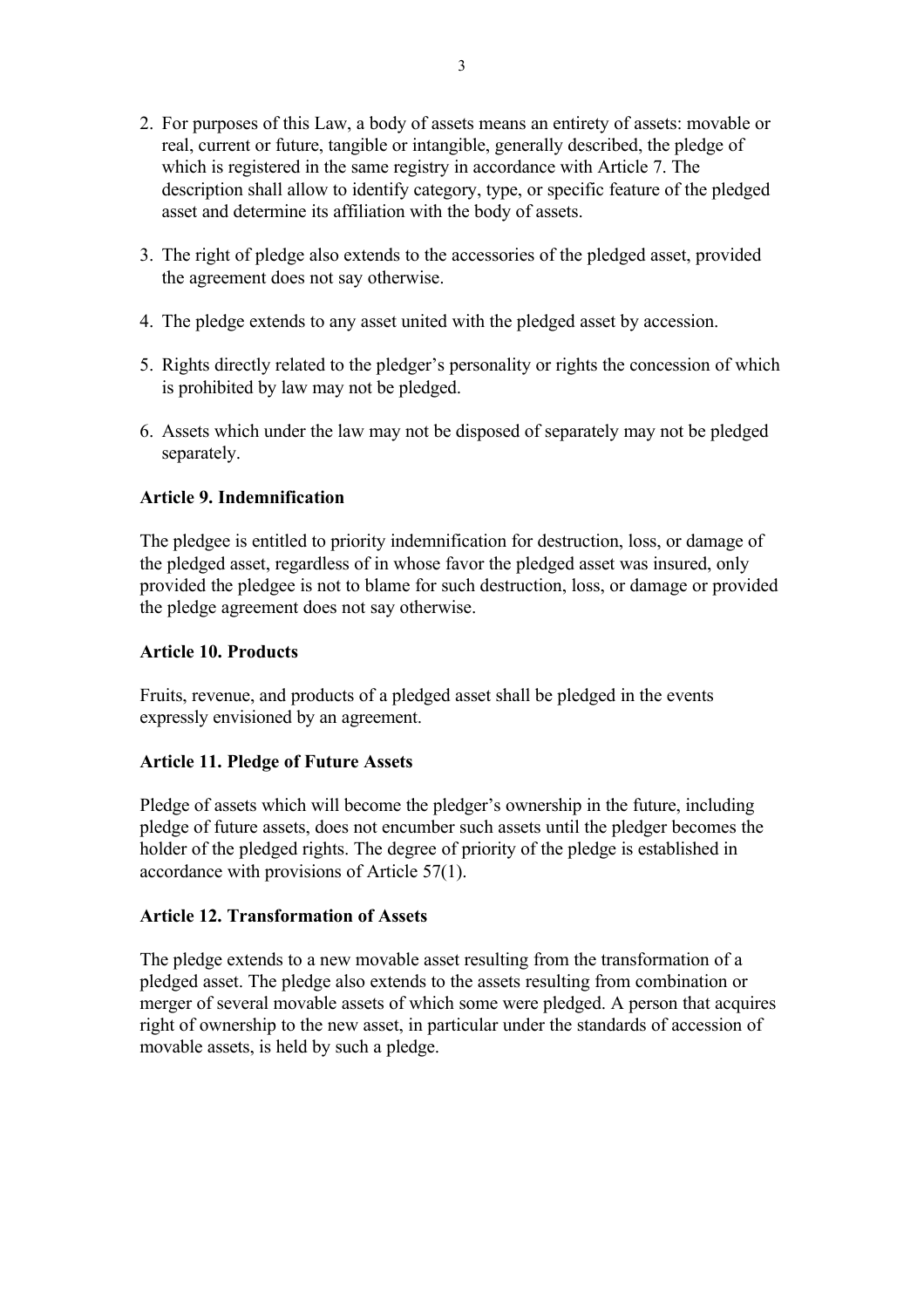## **Chapter IV CONVENTIONAL PLEDGE Section I ESTABLISHMENT OF PLEDGE**

#### **Article 13. Pledge Agreement**

- 1. The pledge agreement is concluded in writing, In the event of failure to comply with the established format the agreement shall be deemed null and void.
- 2. In the event of pledge of the assets the sale of which requires notarization, the pledge agreement shall also be notarized. The parties may agree to notarize any pledge agreement.
- 3. Any amendment or addition to the pledge agreement is made in the form envisioned for pledge agreement conclusion.
- 4. The pledge agreement shall include the following:
	- a) parties' first and last name (name);
	- b) parties' residence (location);
	- c) pledger's express consent to establish a pledge for the pledgee's benefit;
	- d) description of the pledged asset;
	- e) nature and due date of the claim secured by the pledge and its maximum value without interest and expenses; and
	- f) type of pledge.
- 5. The parties may include other clauses in the pledge agreement.
- 6. A pledge clause may be included in the agreement under which the pledge-secured obligation arises.
- 7. Clause whereby the pledgee acquires right of ownership to the pledged asset in the event of failure to fulfill or improper fulfillment of the obligation secured by the pledge is null and void.

### **Section II OBLIGATION SECURED BY PLEDGE**

## **Article 14. Secured Obligation**

1. One or several obligations may be secured by a pledge. The secured obligation may be future or contingent.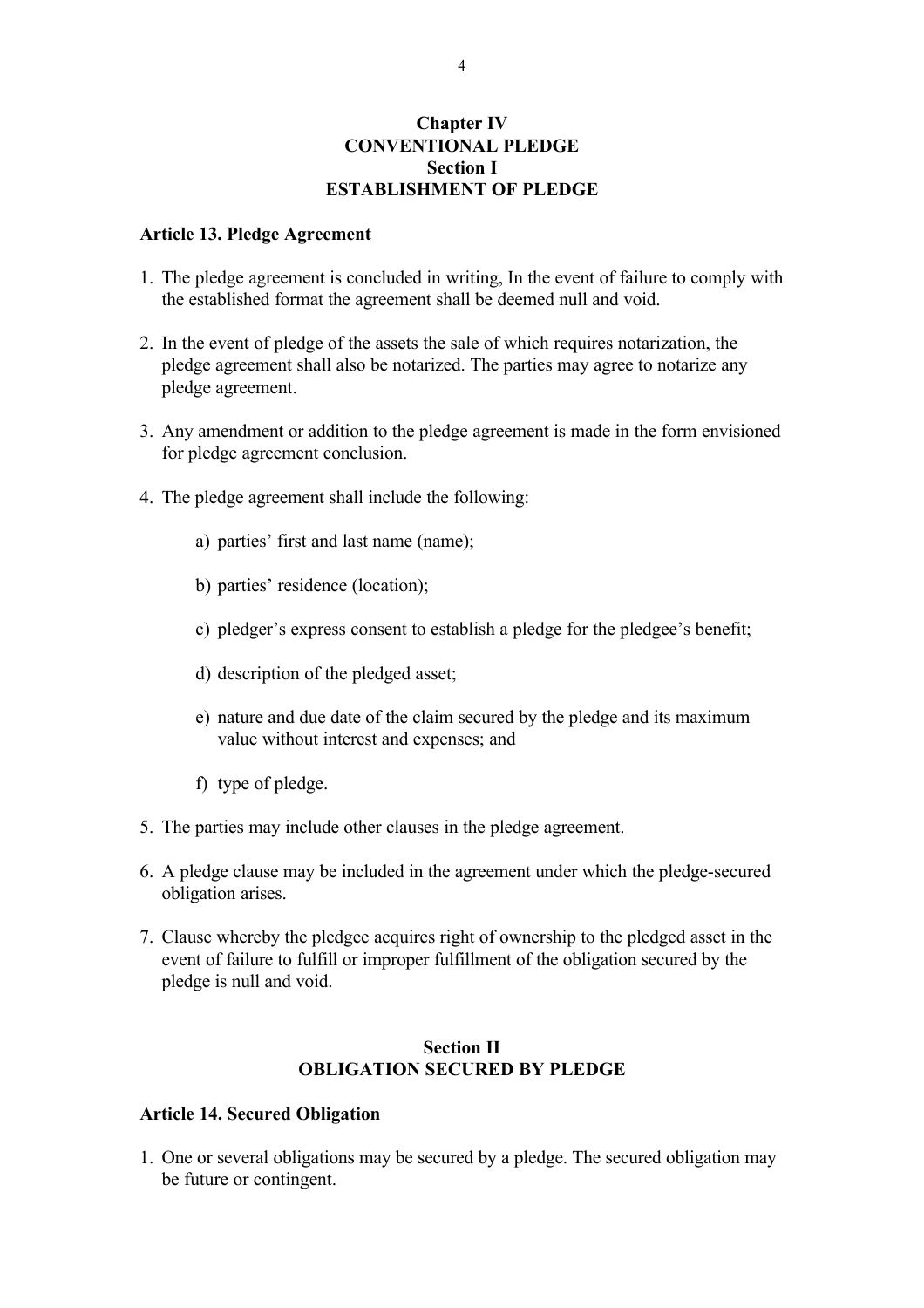- 2. A pledge is valid only if the obligation secured thereby is expressed in lei or foreign currency, in the monetary units of account or any combination thereof.
- 3. The pledge secures the obligation per se, interest, expenses on levying execution, and maintenance expenses on the pledged asset. The parties may establish under an agreement that the security should extend to the penalties and damage caused by default or improper performance.
- 4. The pledge may secure an obligation which arises following the conclusion of the pledge agreement provided this is expressly envisaged by such agreement.

## **Article 15. Pledge Established to Secure Payment of an Amount of Money**

Pledge established to secure payment of an amount of money is valid even if at the moment of its establishment the pledger has not yet received, or received a portion of, the performance for which it assumes an obligation. This rule applies, in a particular, to making loans or issuance of bonds or other debt instruments.

### **Article 16. Consequences of Refusal to Transfer Amount of Money**

In the event of the pledgee's ungrounded refusal to transfer the amounts of money which it undertook to lend and for the security of which it holds a pledge, the pledger may obtain, at the pledgee's expense, a reduction in, except for mortgage, or cancellation of, the pledge and in the latter event only pay the outstanding amount.

# **Section III MORTGAGE**

# **Article 17. Mortgaged Items**

- 1. Real estate may be encumbered with mortgage.
- 2. Pledge of current and future rent payments for real estate also constitutes mortgage. Such mortgage shall be registered in the real estate cadastre.

### **Article 18. Validity**

A mortgage is valid only if the mortgaged asset is expressly determined.

### **Article 19. Mortgage Extension**

- 1. Mortgage of a land plot also extends to capital structures located thereon provided the agreement does not envisage otherwise.
- 2. Mortgage of capital structures, apartments, or stand-alone premises located on a land plot owned by a third party extends to the right of enjoyment or lease of the land plot or its respective ideal share.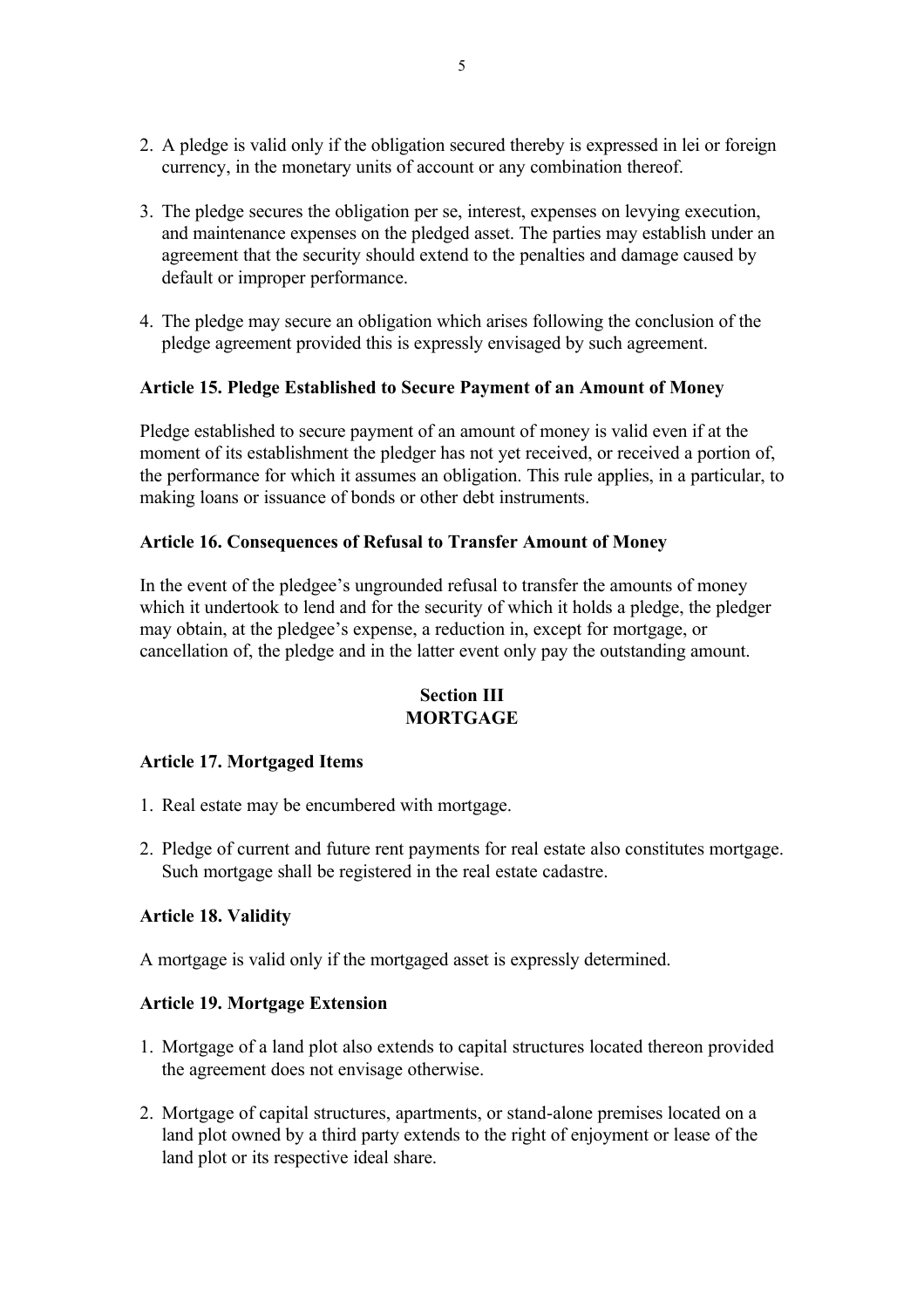- 3. Mortgage extends to all improvements to the pledged asset.
- 4. Construction in progress may also be encumbered with mortgage in the event that the land plot does not belong as of right of ownership to the person that performs the construction if at the moment of the mortgage establishment the pledger has superficies (building leasehold) to the land plot on which the construction is located.

# **Section IV PLEDGE OF MOVABLE ASSETS**

# **§ 1. SPECIFIC FEATURES OF PAWN**

## **Article 20. Establishment of Pawn**

- 1. A pawn is established by handing over an asset or title to such asset to the pledgee or a third party acting on the pledgee's behalf or, if the asset is already held by the pledgee, by maintaining its possession on the basis of the pledger's consent with a view to securing the pledgee's claim.
- 2. Conclusion of a written agreement is not required for pawn to arise.
- 3. The pawn is made public through the exercise of possession of the asset or title thereto by the pledgee and remains public only if the possession is continuous. The publicity determines the degree of priority of the pawn in accordance with Article 57(1).

# **Article 21. Preservation of the Right of Pawn**

- 1. The pawn continues in effect if a third party impedes the exercise of possession without the pledgee's consent.
- 2. The pawn also continues in effect if the exercise of possession is temporarily interrupted by handing over the asset or title to the pledger or a third party for evaluation, repair, transformation, or improvement.
- 3. By the pledger's consent, the pledgee may exercise possession through a third party, which shall be informed about the asset title.

# **Article 22. Pawn of Negotiable Securities**

- 1. Pawn that encumbers an asset represented by a bill of lading or another negotiable security arises at the moment the performance is carried out by the pledgee provided the security is handed over thereto within the following ten days.
- 2. If the security is negotiable by endorsement and delivery or by delivery only, it shall be handed over to the pledgee by endorsement and delivery or by delivery only.

# **Article 23. Receipt for Secured Obligation**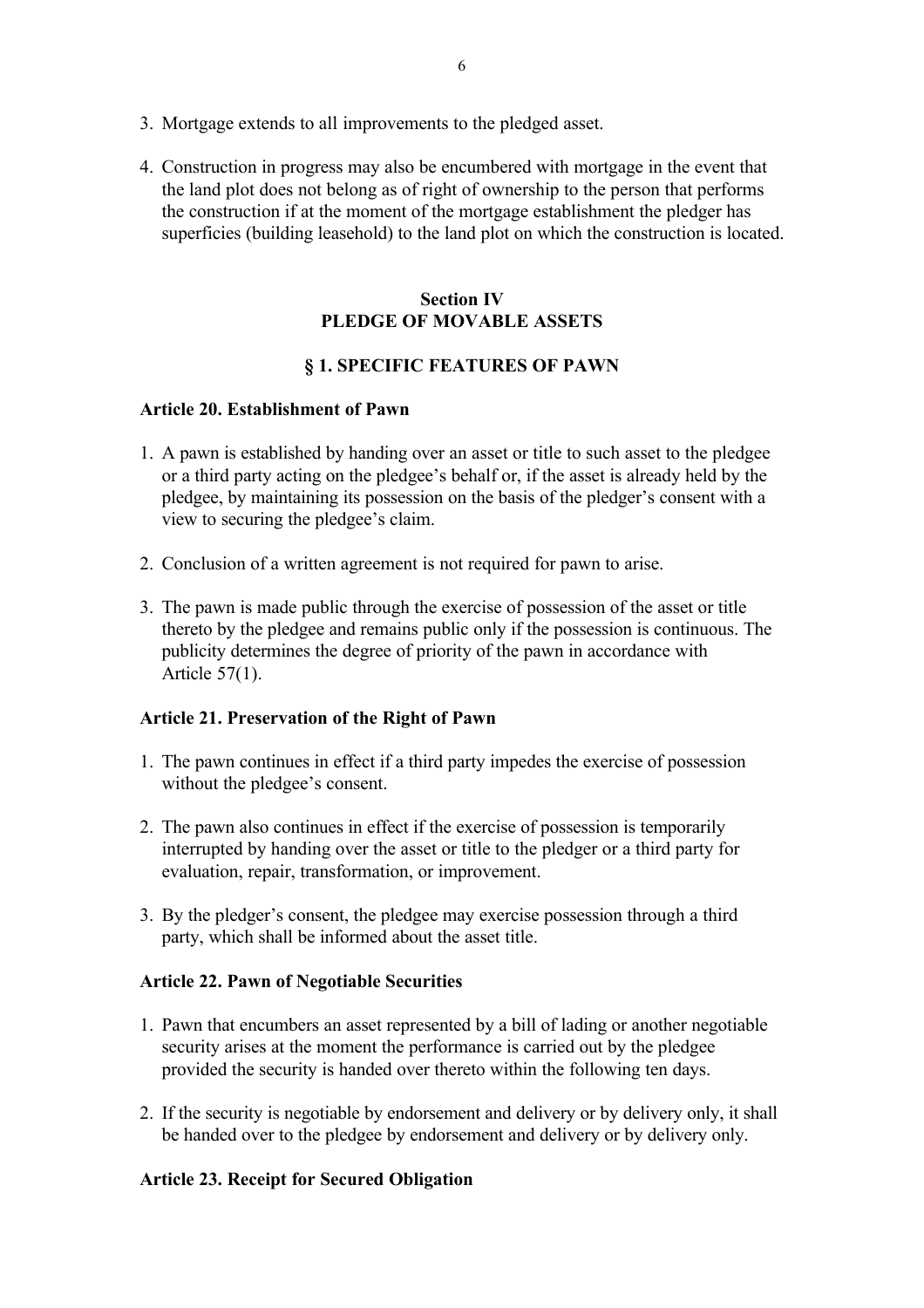The pledgee shall issue, at the pledger's request, a receipt on the nature and, to the extent possible, size of the obligation the fulfillment of which is secured by the pawned asset.

### **§ 2. SPECIFIC FEATURES OF PLEDGE OF A BODY OF ASSETS**

#### **Article 24. Pledge of a Body of Assets**

- 1. If a body of assets is pledged, no individualization of its constituent components is required. All assets, which based on their specific features specified in the agreement can be attributed to the body of assets, are deemed pledged to the extent set forth in the agreement.
- 2. Pledge of a body of assets continues in effect for, and extends, to a similar asset replacing the sold one in the course of day-to-day activities.
- 3. If no other asset replaces the sold one within the time-frame set by the pledgee, pledge of the sold asset does not continue and only extends to proceeds from sale of the pledged assets provided such proceeds are identifiable.
- 4. Pledge of a body of assets continues in effect if the assets were lost provided the pledger replaces them within a reasonable time-frame taking into account the nature of such assets.

# **§ 3. SPECIFIC FEATURES OF CLAIM PLEDGE**

### **Article 25. Required Registration**

A pledge that encumbers a body of claims shall be registered in the respective registry even if it is established by title transfer to the pledgee.

### **Article 26. Encumbrance of a Secured Claim**

A pledge that encumbers a claim secured by a registered pledge which the pledger holds to a third party shall be registered. The pledgee shall provide to the obligor of the pledged claim a copy of the registration receipt.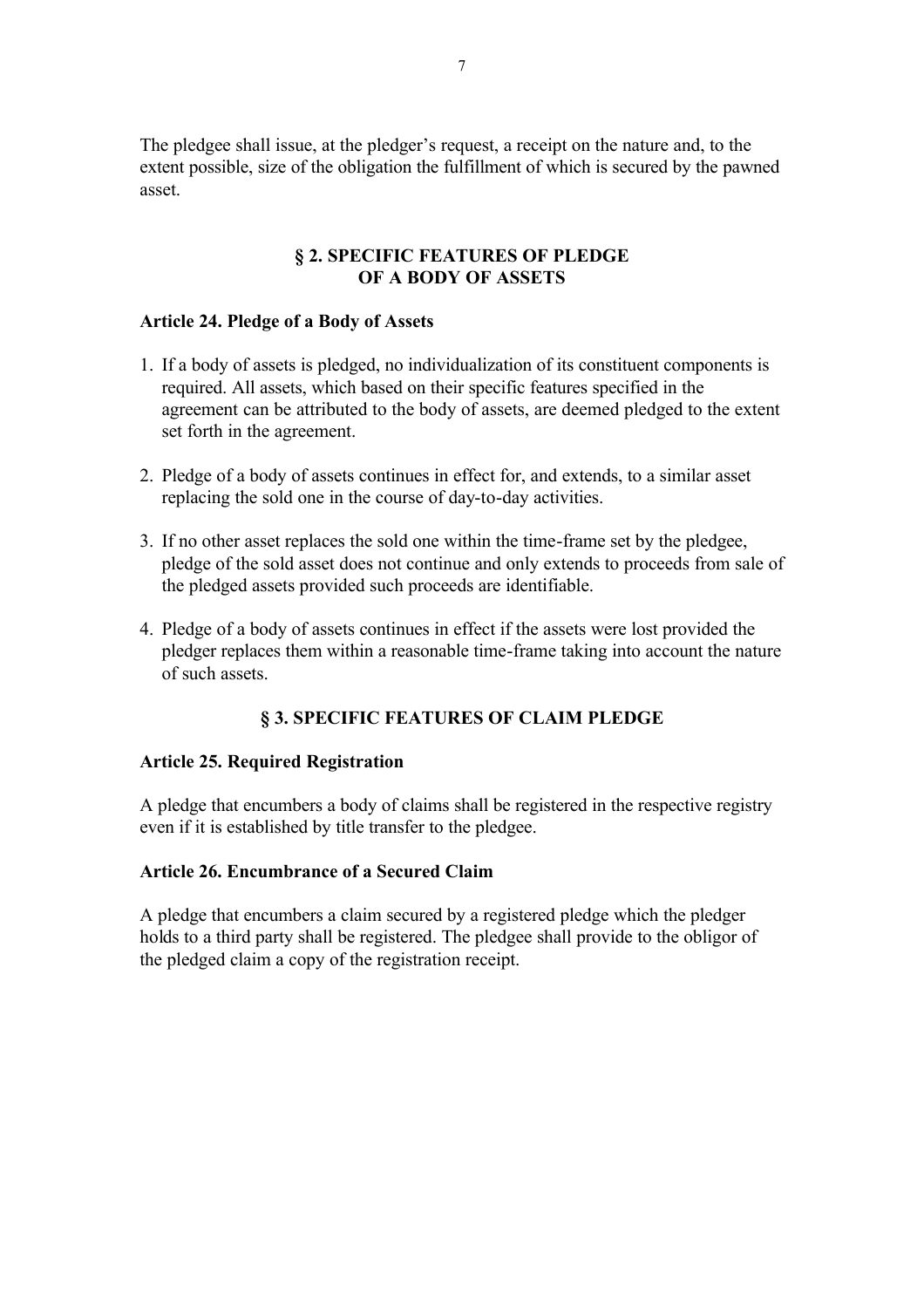# **Section V SPECIFIC FEATURES OF ENTERPRISE PLEDGE**

## **Article 27. Enterprise Pledge Concept**

- 1. Pledge of an enterprise as a property complex extends to all assets necessary for the enterprise operation or to a portion of its assets which would allow the buyer to ensure its operation as a going concern.
- 2. For the period of validity of the enterprise pledge, the pledge agreement may envisage restrictions on the exercise of the pledger's right to dispose of the assets which are a part of the pledged assets.

## **Article 28. Pledgee's Right of Option**

- 1. The pledgee that intends to exercise its/his/her right of pledge with regard to the enterprise on the basis of Article 61 is authorized to:
	- a) act in accordance with provisions of Chapter VIII, without taking into account specific norms of taking into possession for administration stipulated in Articles 29-31; or
	- b) act in the manner envisaged by Articles 29-31.
- 2. If the pledgee decides to waive the right of possession for administration, prior to the exercise of the right of sale of assets it shall register a notice of sale of assets in the respective registries. Article 67(5) applies accordingly.

# **Article 29. Notice**

- 1. The pledgee that intends to exercise its/his/her right of possession for administration shall notify of this fact by notice the pledger and, as the case may be, third party holding the pledged asset. The notice together with the evidence of the pledger notification shall be submitted to all registries, in which the enterprise pledge is registered. The notice shall be registered in the respective registry without delay.
- 2. The notice shall specify the size of the secured claim, describe pledged assets, and, as the case may be, contain information about the administrator, and summon the pledger to transfer the pledged asset within the deadline set by the pledgee. The pledgee shall sign the notice.

### **Article 30. Taking into Possession for Administration**

- 1. Pledgee of an enterprise assets may take the pledged assets into temporary possession for administration or delegate the administration of such assets to a third party. In this event the pledgee or the third party acts as a fiduciary administrator.
- 2. Fiduciary administration begins on the expiry date of the notice deadline if the pledger failed to fulfill or improperly fulfilled the secured obligation.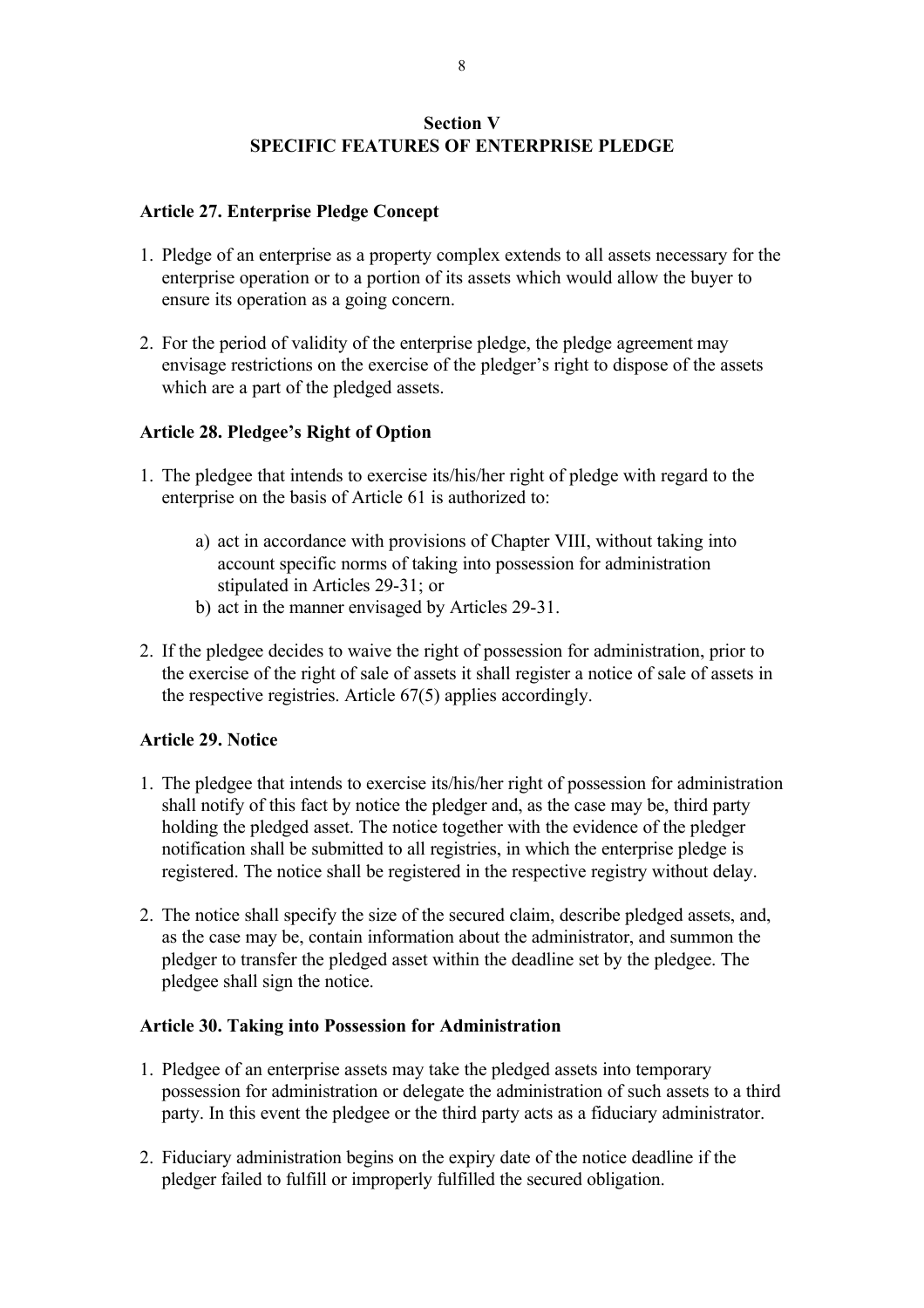- 3. The pledger's management bodies shall transfer to the fiduciary administrator all documents, materials, and information necessary for the performance of its/his/her functions. A body which, after the pledged assets were taken into possession for administration, continues to perform its former functions with regard to such assets without the fiduciary administrator's consent is held liable for the damage caused by its actions.
- 4. Taking into possession for administration does not interfere with the lessee's rights.
- 5. Possession for administration ceases subject to the same conditions on which fiduciary administration ceases, except when possession ceases together with the satisfaction of the pledgee's secured claim or when the pledgee waives the right of pledge, or when it notified of the exercise of the right to sell the pledged asset. The pledger's bankruptcy does not terminate possession.
- 6. Upon cessation of possession the pledgee shall be responsible for asset administration and return of the assets to the pledger or its/his/her successor to a previously agreed-upon place or, in absence of such agreement, at the asset's location. The pledgee shall submit a notice of return of the pledged asset to the respective registry.
- 7. The pledgee that receives settlement of its/his/her debt shall hand over to the pledger, in addition to the pledged assets, any surplus remaining after the debt settlement and payment of administrative expenses and expenses related to the exercise of asset possession.

### **Article 31. Fiduciary Administrator's Rights and Duties**

- 1. In addition to the powers envisaged by the fiduciary administration norms, the administrator is authorized to:
	- a) collect the pledger's accounts receivable without modifying the conditions of the contract concluded thereby;
	- b) manage amounts of money generated as a result of the pledged item administration;
	- c) manage pledged assets, including by establishing by common consent of other pledger's creditors a procedure for executing the agreements concluded thereby.
- 2. In addition to the powers envisaged by the fiduciary administration norms, the administrator is obliged to:
	- a) maintain the enterprise as a going concern;
	- b) submit a report upon completion of fiduciary administration.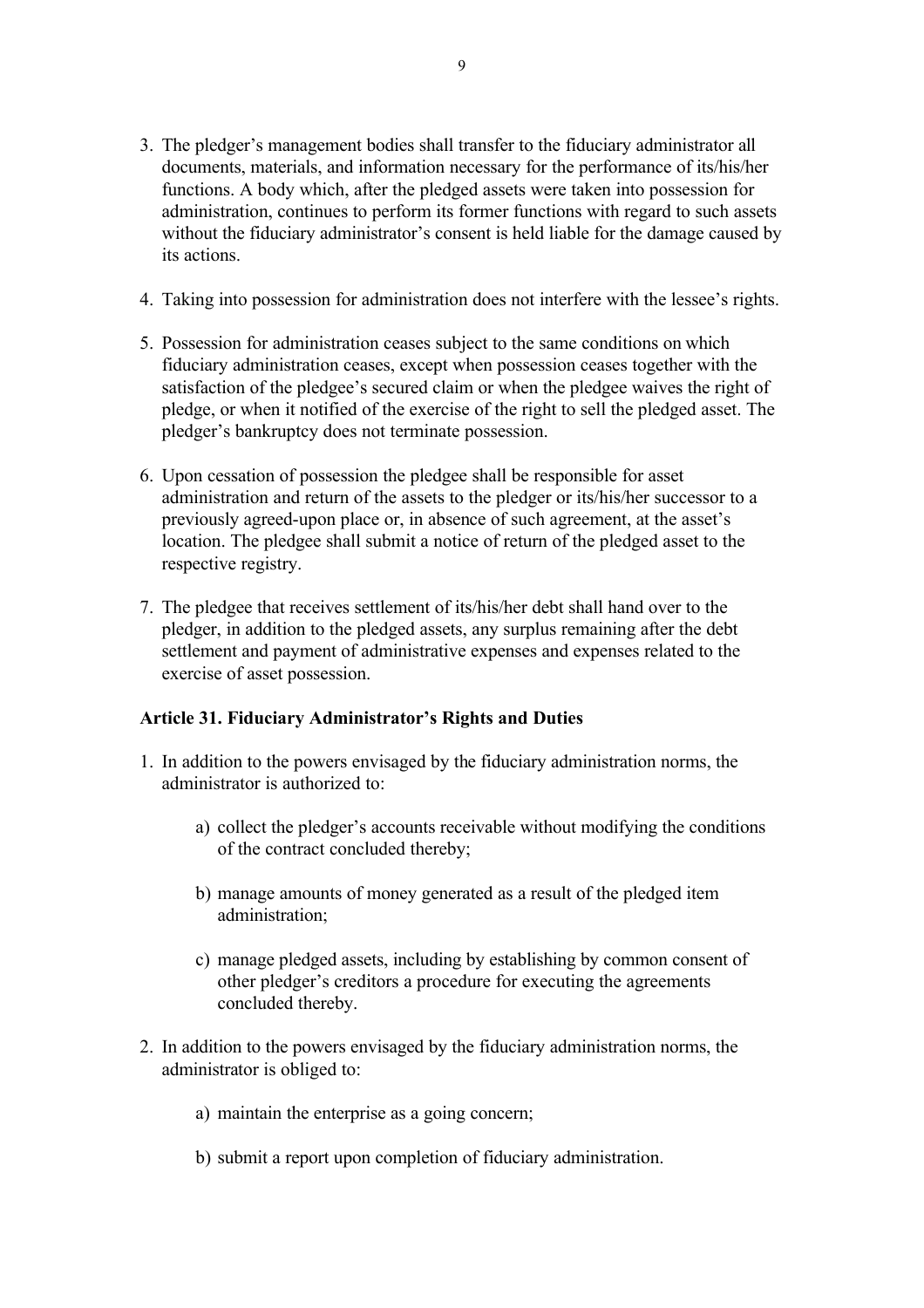3. The fiduciary administrator's actions with regard to the pledged assets' management shall be aimed at maximum recovery of the pledgee's and other creditors' claims.

# **Chapter V LEGAL PLEDGE**

# **Article 32. Claims That May Give Rise to Legal Pledge**

- 1. Only the following claims may give rise to legal pledge:
	- a) state claims for amounts due in accordance with fiscal legislation;
	- b) claims resulting from judicial decisions.
- 2. Legal pledge may encumber movable assets and real estate.

# **Article 33. Legal Pledge Securing Fiscal Claims**

In the event of state claims arising under fiscal legislation, legal pledge is deemed established only if it is registered in conformity with Article 7. The registration application represents a notice specifying the assets the pledgee intends to use as well as cause and value of its/his/her claim. The pledgee shall familiarize the pledger with the registered notice.

# **Article 34. Legal Pledge Established Based on Judicial Decision**

- 1. A creditor, in whose favor a judicial decision was issued to collect an amount of money, may obtain a legal pledge of its debtor's asset, movable or immovable.
- 2. Legal pledge is established by registering a notice specifying the pledged asset, size of the claim, and, in the event of a pension or alimony, the amount of regular payments and indexing ratio. A notarized copy of the judicial decision and evidence of the debtor's familiarization with the notice shall be attached to the notice.

# **Article 35. Legal Pledge Reduction, Replacement, or Cancellation**

At the request of the owner of assets encumbered with a legal pledge, the court determines assets which could be pledged, it can reduce the number of such assets or allow the plaintiff to replace legal pledge with another security adequate to satisfy the claim. In this event the court may decide to cancel legal pledge registration.

# **Article 36. Exercise of the Right of Pledge**

Creditor which registered its legal pledge is authorized to levy execution upon the pledged asset on the conditions envisaged by Chapter VIII.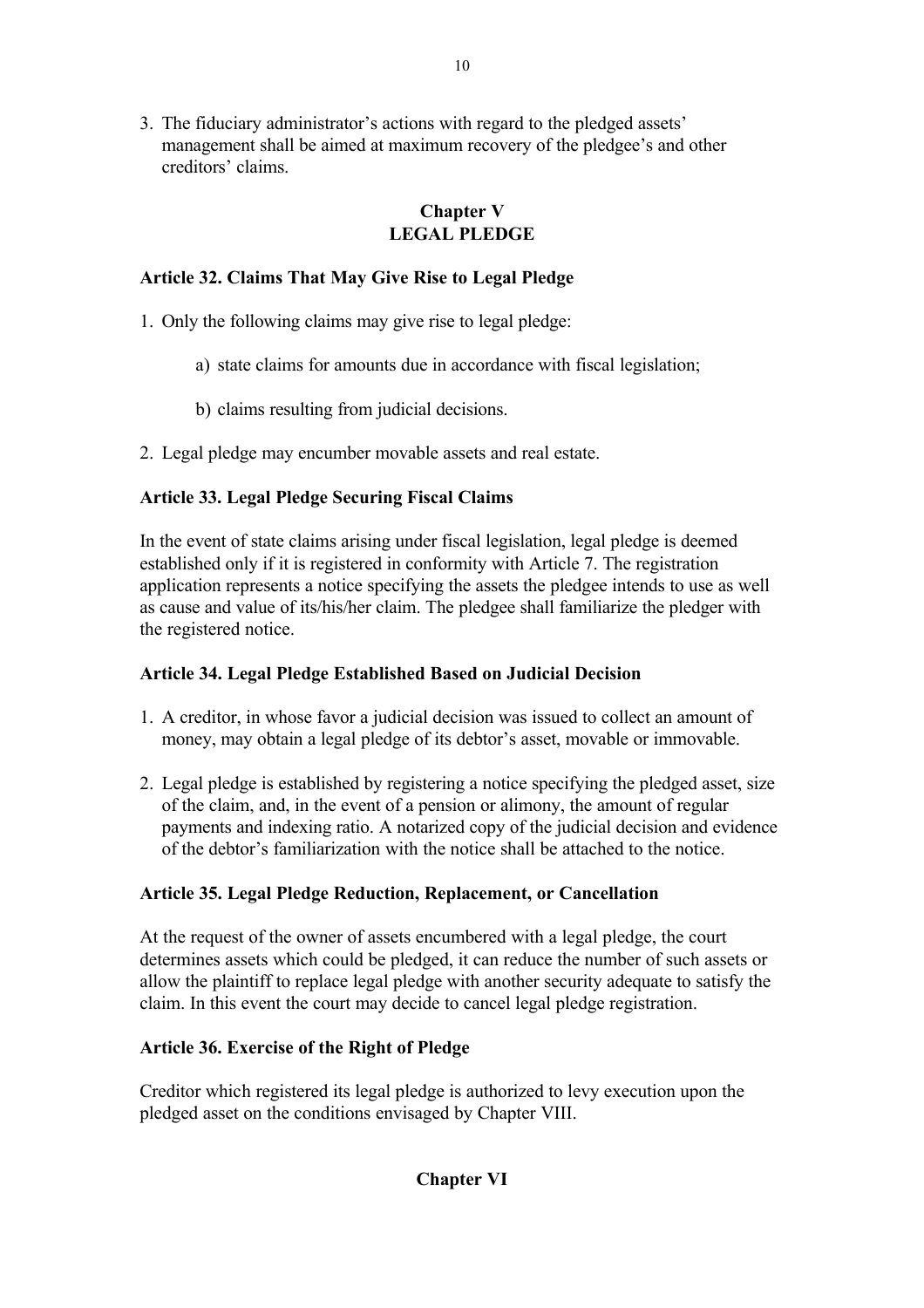## **MOVABLE ASSET PLEDGE REGISTRATION**

### **Article 37. Movable Assets Pledge Registry**

The movable assets pledge registry (hereinafter "Pledge Registry") is maintained by the Ministry of Justice.

## **Article 38. Basis for Pledge Registration**

A pledge is registered in the Pledge Registry based on the registration application.

## **Article 39. Registration Procedure**

- 1. The pledge registration procedure begins with filing a registration request with any notary connected to the Pledge Registry.
- 2. The registration request shall include:
	- a) identification information about the pledger and the pledgee: for natural person – first and last name, home address, and identification document information; for legal entity – full name, location, and registration information;
	- b) identification information about pledge administrator, if appointed: for natural person – first and last name, home address, and identification document information; for legal entity – full name, location, and registration information;
	- c) pledger's express consent to establish a pledge in favor of the obligee under secured obligation;
	- d) pledged asset description;
	- e) nature, amount, and due date of the obligation secured by the pledge, its maximum amount without interest and expenses;
	- f) pledge type;
	- g) ban, if agreed upon between the parties, on subsequent pledge of the same asset;
	- h) request date; and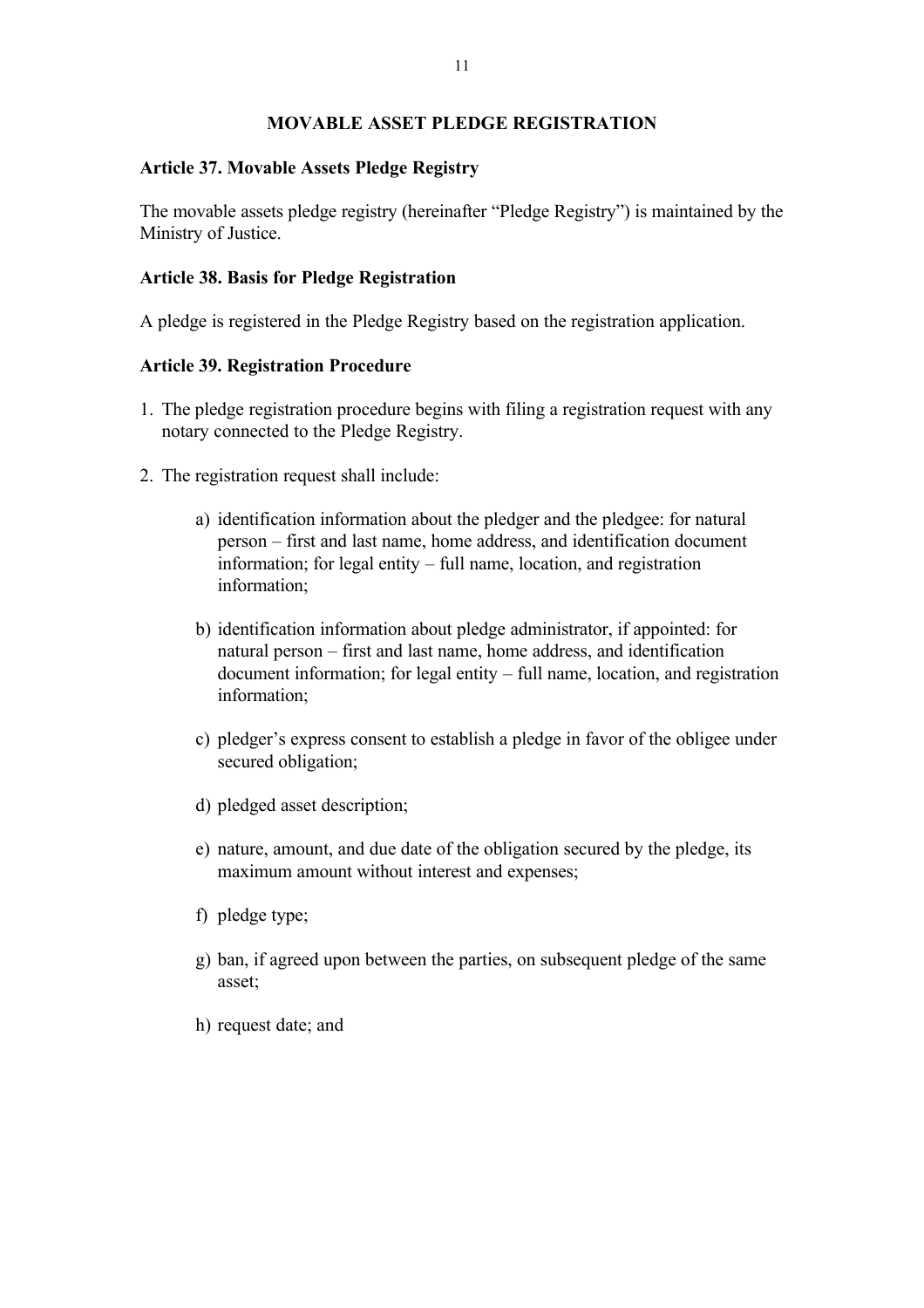- i) pledger's and pledgee's or their representatives' signatures.
- 3. Immediately upon receipt of the registration request the notary fills out a registration application form on its basis, the model for which is approved by the Ministry of Justice. The form shall include columns for entering the information envisaged in paragraph 2, which shall be registered in the Pledge Registry.
- 4. The notary may decline the registration application form filling-out only if the registration request does not include all information specified in paragraph 2 and shall immediately inform of the decline and its cause the pledger. The notary shall accept the information envisaged by paragraphs  $2(c)-(g)$  as it was presented for registration, and the contracting parties shall be responsible for its accuracy.
- 5. The notary presents the filled out registration application form to the pledger for verification. The pledger shall sign the application form.
- 6. A copy of the pledger's identification document/registration certificate and evidence of the registration fee payment shall be attached to the registration application; should they be missing the notary shall decline the application.
- 7. Upon receipt of the registration application the notary shall assign a unique registration number thereto and make an entry in the Pledge Registry without delay.
- 8. Immediately following the confirmation of registration of the registration application information in the Pledge Registry the notary shall sign a copy of such confirmation and hand it over to the pledger. Another copy of the confirmation shall be maintained by the notary for record-keeping purposes. The confirmation shall include information from the registration application and the moment of registration (year, date, hour, and minute).

# **Article 40. Registration Fee and Information Fee**

A fee in the amount established by the State Tax Law or the budget law for respective year shall be levied on pledge registration or issuance of an extract from the Pledge Registry or any other registration information.

# **Article 41. Changing or Correcting Pledge Information**

- 1. A request for registration of changes or corrections in the pledge information shall be signed by the pledger and the pledgee. Provisions of Article 39 apply accordingly to the registration of changes or corrections in the pledge information.
- 2. Introduction of changes or corrections to the pledge information is treated from the procedural viewpoint as a new registration of the pledge.
- 3. Initial registration is retained and specified in the Pledge Registry in a manner which would allow to keep track of changes or corrections in the pledge information.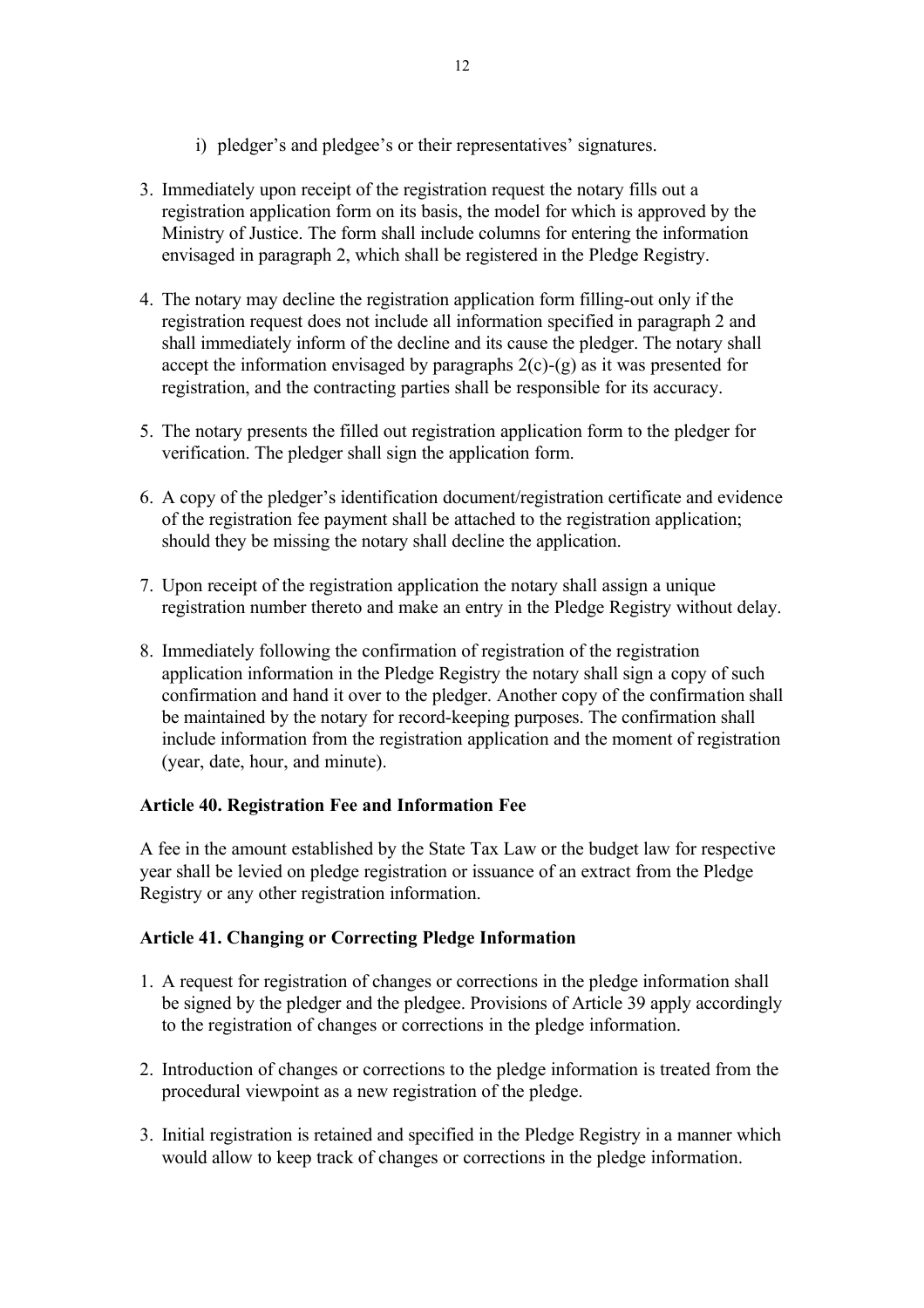# **Article 42. Increase in, or Replenishment of, Pledged Item or Secured Claim**

The pledged item or claim secured thereby shall be increased or replenished as agreed by the parties by amending current pledge agreement or concluding a new pledge agreement with pledge registration in this event in accordance with norms established for the Pledge Registry.

# **Article 43. Exclusion of Pledge Information from the Pledge Registry**

- 1. Upon pledge cessation the pledge information shall be excluded from the Pledge Registry.
- 2. The following parties may request exclusion of the pledge information:
	- a) pledgee;
	- b) pledger, based of the request signed by both parties, creditor's written statement on the waiver of pledge, or judicial decision;
	- c) third party that acquired the pledged item, based on the pledgee's written statement on the pledge exclusion from the Pledge Registry, certificate issued by a marshal confirming that the asset was acquired under enforced execution, certificate issued by court examining the bankruptcy case certifying that the asset was acquired under bankruptcy proceedings, or a judicial decision on the pledge expiration.
- 3. In the event of exclusion of the pledge information from the Pledge Registry provisions of Article 39 apply accordingly. Pledge cessation is identical to pledge registration from the procedural viewpoint.
- 4. Information about pledge cessation is kept in the Pledge Registry data base for twenty-five years. The pledgee shall ensure the registration of the pledge cessation immediately after satisfaction of the obligation secured by the pledge.

# **Article 44. Registration Consequences**

- 1. The fact that the information is registered in the Pledge Registry does not constitute legal presumption of its reliability.
- 2. Registration in the Pledge Registry does not validate an invalid pledge.
- 3. From the moment of registration of a pledge no one may invoke negligence of the information registered in the Pledge Registry.
- 4. In relations with bona fide third parties the pledger or the pledgee may not invoke inaccuracy of the information included in the Pledge Registry.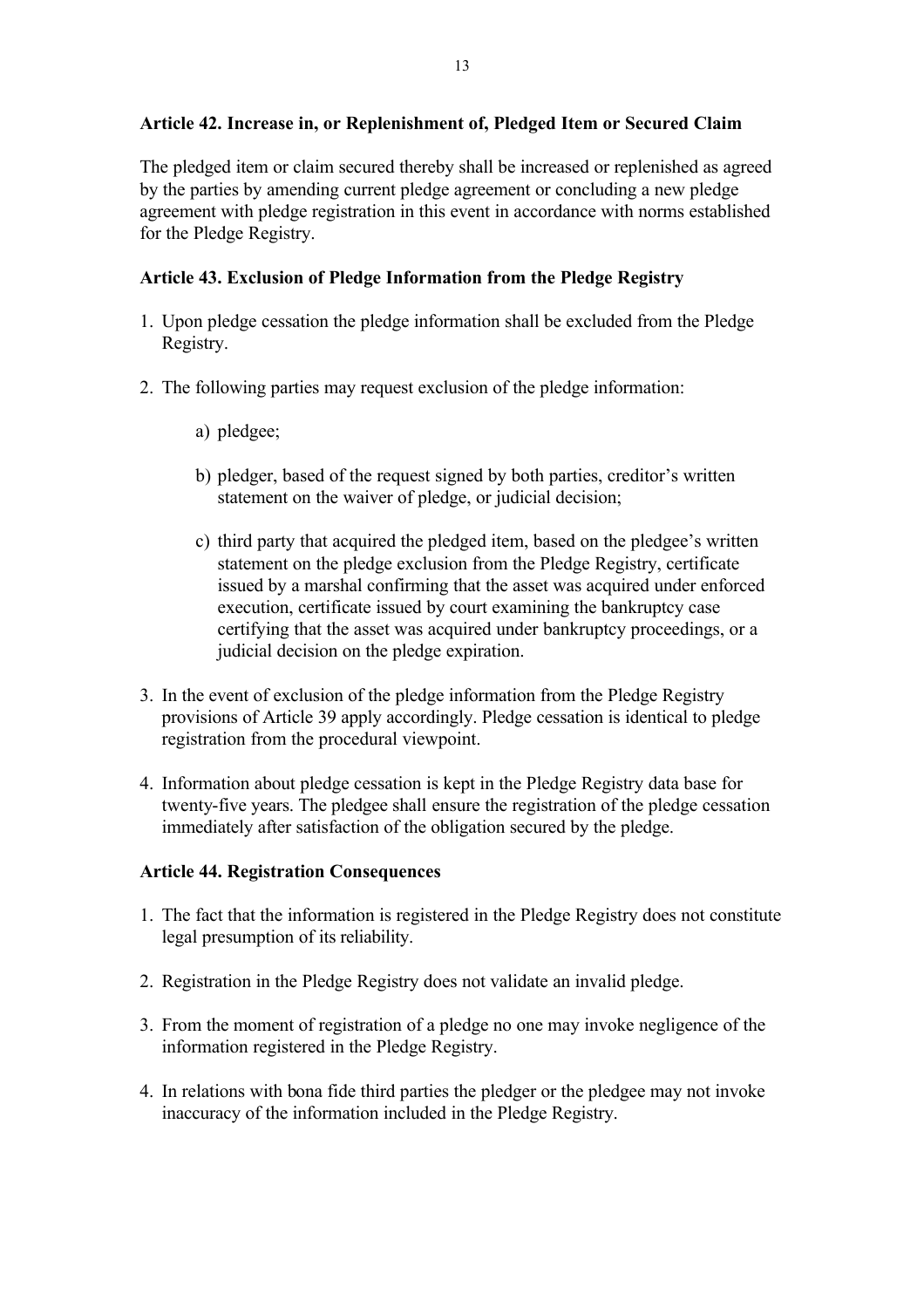5. Interested person is authorized to appeal in court decline of the pledge registration (re-registration) application, unlawful registration, untimely presentation of, or refusal to provide, required pledge registration information.

## **Article 45. Passive Access to Pledge Registry**

- 1. Any person may consult the Pledge Registry and obtain an extract therefrom. The extract shall be signed by the notary and issued within not more than 24 hours after the moment of request.
- 2. The Ministry of Justice may allow interested parties continued passive access to the Pledge Registry on a contract basis.

## **Article 46. No Access to Pledge Information for Third Parties**

- 1. The pledger may request a ban on the third parties' access to the Pledge Registry information about pledge of its/his/her assets.
- 2. Based on the pledger's written request, the notary shall make a standard entry in the Pledge Registry on the third parties' ban on access to the Pledge Registry information about the assets it pledged. In this event it is presumed that all pledger's assets are encumbered with a pledge.

# **Article 47. Registration in Registries Other Than Pledge Registry**

Without prejudice to provisions of Article 67, pledged items are registered in the registries envisaged by Article 7 in conformity with the legislation governing the operation of respective registries.

## **Chapter VII CONSEQUENCES OF PLEDGE**

### **Article 48. Obligation of Diligence**

- 1. Neither the pledger nor the owner of the pledged asset may destroy or damage the pledged asset or decrease its value unless this happens as a result of normal wear and tear or as necessary.
- 2. In the event of threat of destruction or damage of the pledged asset the party that holds it shall immediately inform the other party, which is authorized to examine the pledged asset.

### **Article 49. Pledgee's Rights in the Event of Pledged Asset Loss or Damage**

1. In the event of loss or damage of the pledged asset, in addition to other rights envisaged by law, the pledgee is entitled to claim damages up to the amount of its/his/her claim based on the same pledge title even if its/his/her claim is not due.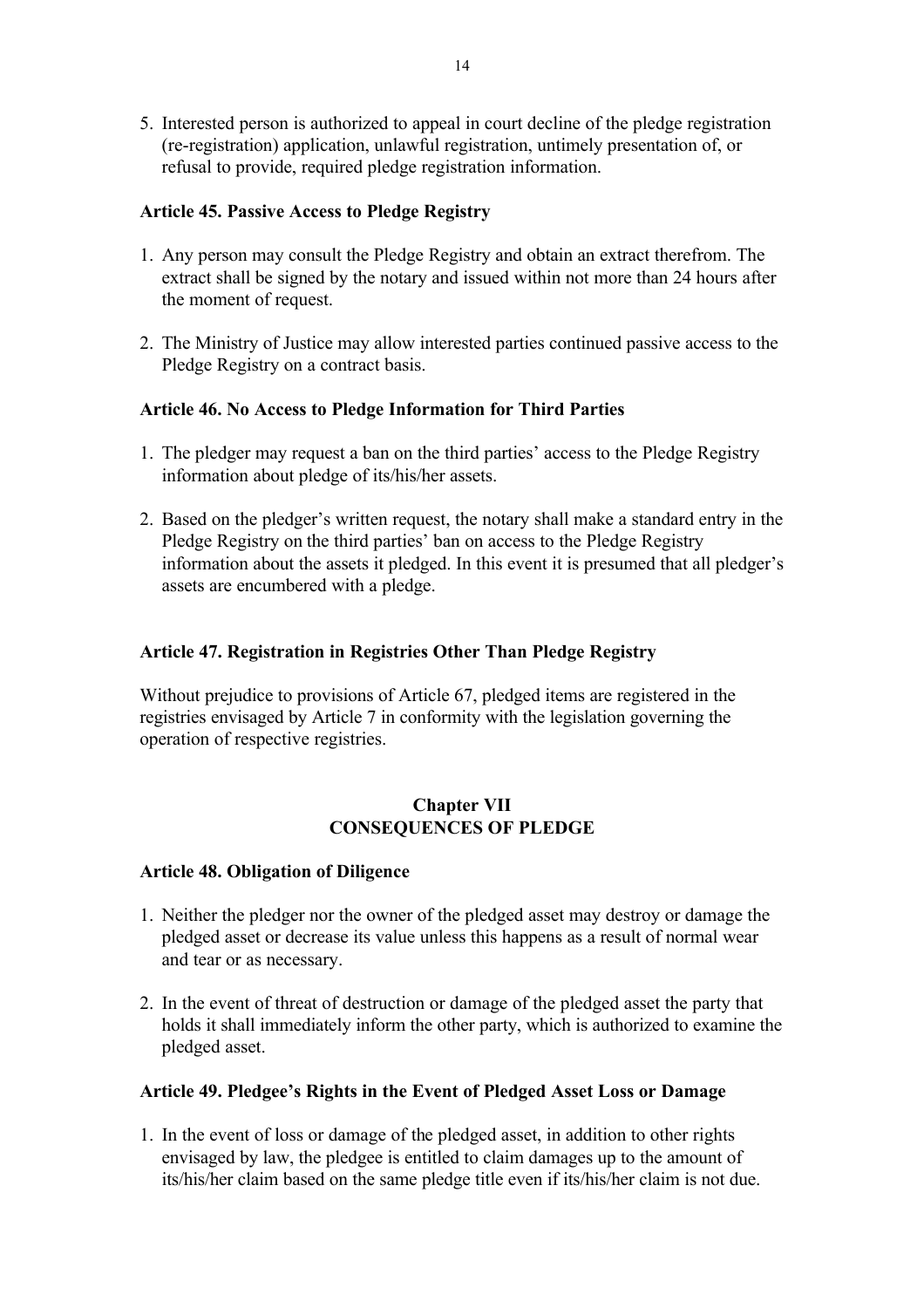- 2. If as a result of damage the pledged asset may not be used as directly designated, the pledgee is authorized to request its replacement or replenishment or payment of its value by the pledger as set forth in the agreement.
- 3. If the pledger refuses to replace the pledge or cannot replace it within a reasonable time-frame provided by the pledgee, it/he/she shall enter information about loss of its/his/her pledge in the respective registry. This information is registered based on the unilateral request of the pledgee. Provisions of Chapter VI apply accordingly.

## **Article 50. Action in Recognition of Pledge**

The pledgee may bring legal action in accordance with law in order to have its/his/her pledge (mortgage) recognized and limitation interrupted even if its/his/her claim is not due.

## **Article 51. Duties of Pledgee Holding Pledged Asset**

- 1. The pledgee shall take every action necessary to ensure safety of the asset it holds. The pledger shall reimburse the pledgee for expenses it incurred to ensure asset safety.
- 2. The pledgee may not use the pledged asset without the pledger's permission.
- 3. In the event of use of the pledged asset the pledgee shall submit a statement to the pledger. If it is not envisioned otherwise, the pledgee hands over to the pledger fruit it received as a result of use of the pledged asset and uses generated income to cover the expenses, then pay interest, and only thereafter to pay the obligation proper.
- 4. The pledgee is not responsible for loss of the pledged asset as a result of force majeure or asset ripening, perishable nature, or normal and authorized use.
- 5. The pledgee shall hand over the pledged asset to the pledger at the moment of repayment of the secured obligation.
- 6. The pledgee which is obliged to return the asset under a judicial decision thus forfeits its/his/her right of pledge.
- 7. The pledgee's heirs are joint and several pledgees only within the limits of the actual value of inheritable assets which passed on to them.

# **Article 52. Pledger's Rights and Duties**

1. The pledge does not deprive the pledger or the pledged asset holder of the rights they have to the pledged asset. The pledger or the pledged asset holder exercise their rights without prejudice to the pledgee's rights if the agreement does not envision otherwise.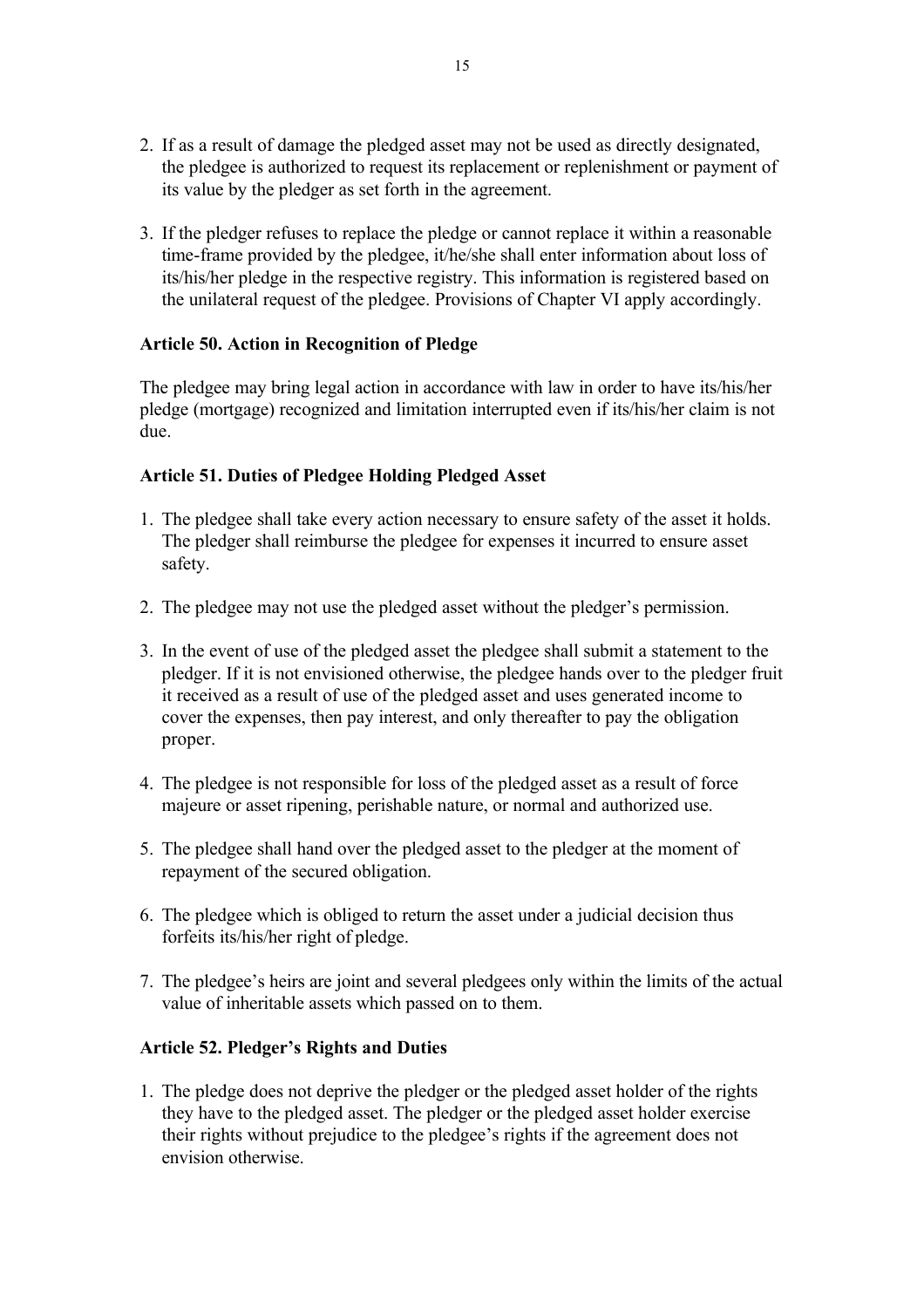- 2. The pledger is authorized to use the pledged item as designated and acquire its products if the agreement does not envision otherwise.
- 3. The pledger is prohibited from disposing of the pledged asset for or without a fee if the agreement does not envision otherwise, with the provisions of Article 60(2) remaining unchanged.
- 4. The pledger is prohibited from leasing out the pledged item or transferring it into free use if the agreement does not envision otherwise.
- 5. Clause limiting the pledger's right to bequeath the pledged assets is null and void.
- 6. The pledger's heirs are joint and several pledgers only within the limits of the actual value of inheritable assets which passed on to them.

## **Article 53. Pawnshop Obligation to Insure the Pawn**

- 1. The pawnshop shall insure at its own expense the assets accepted into pledge.
- 2. Clause excluding the insurance obligation is null and void.
- 3. The insurance is provided for the entire value of the pledged asset in accordance with the valuation made by the parties' consent at the asset transfer into pledge.

### **Article 54. Pledged Item Replacement and Substitution**

The parties may agree on the conditions of replacement or substitution of the pledged item. Replacement and substitution of the pledged item represent a new pledge.

# **Article 55. Pledge Administrator**

The pledgee may appoint a pledge administrator acting on its/his/her behalf and taking any action with regard to the pledged asset within the limits of its/his/her rights, except for the right to cede the claim secured by the pledge. The pledger or a third party holding the asset shall follow the pledge administrator's instructions.

### **Article 56. Subsequent Pledge**

- 1. Pledge of a pledged asset is allowed provided this is not prohibited by preceding pledge agreements.
- 2. If ban on subsequent pledge is registered, failure to observe the ban entails nullity of subsequent pledge agreements and the pledger's obligation to recover the damage caused to the pledgees.

### **Article 57. Degrees of Priority of Pledges**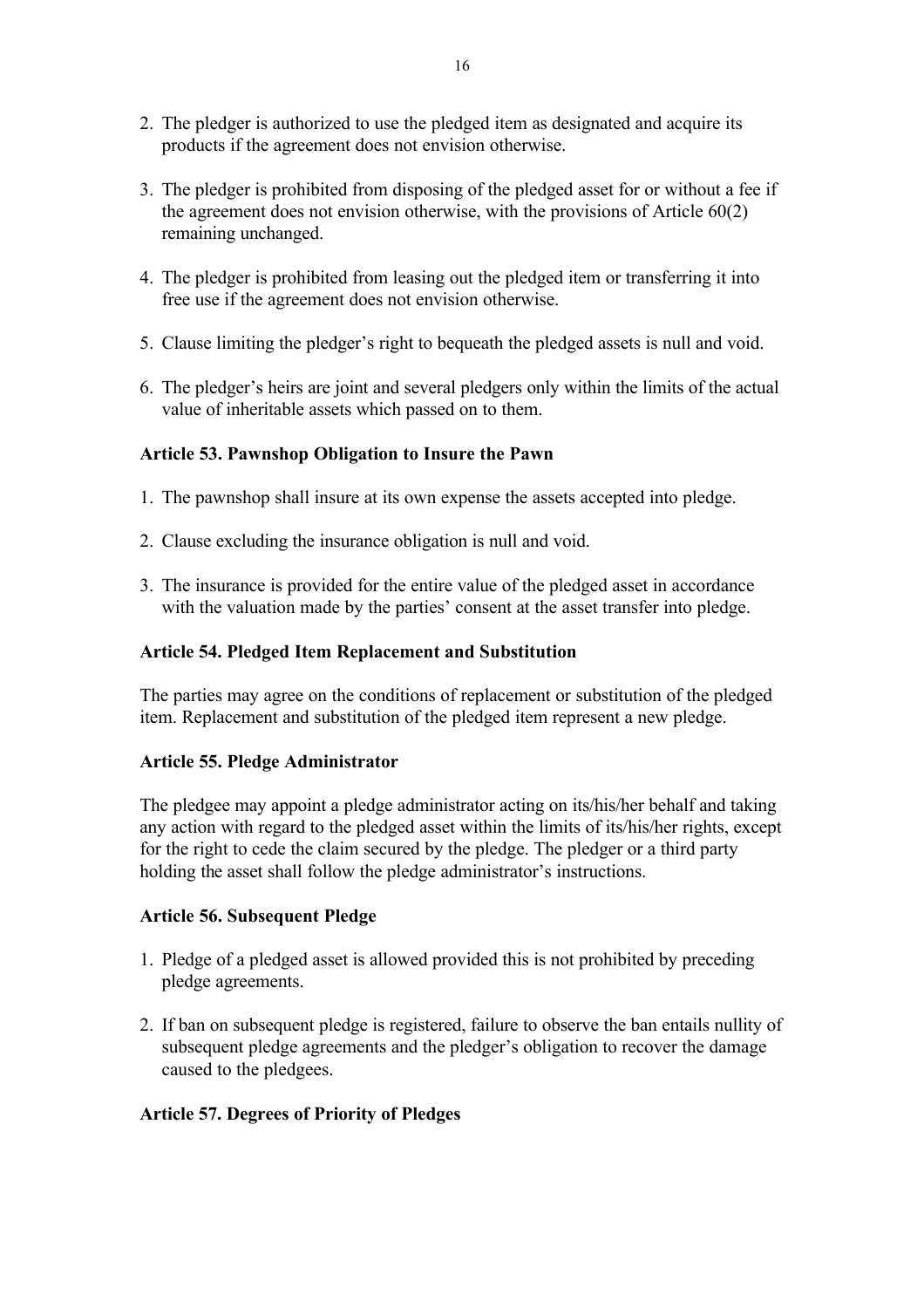- 1. The degrees of priority of pledges of the same asset is established depending on the moment of registration. Lower-priority pledgee's claim shall only be satisfied following the complete satisfaction of a higher-priority pledgee's claim.
- 2. Lower-priority pledgee may satisfy its/his/her claim at the expense of the pledged asset before higher-priority pledgees only by written consent of each higher-priority pledgee.
- 3. Degrees of priority of pledges may be changed by consent of each higher-priority pledgee. The consent become valid only following its registration in conformity with provisions of Article 41.
- 4. The pledgees may agree on each pledgee's share in the proceeds from sale of the pledged asset.
- 5. Provisions of this Article also apply to the public claims secured by a pledge.

# **Article 58. Assignment of Claim or Debt Secured by a Pledge**

- 1. In the event of assignment of a claim secured by a pledge the new pledgee acquires the right of pledge in the volume in which the assignor had it. The pledger shall remain obliged to the obligee assignee.
- 2. In the event of assignment of a portion of the claim secured by a pledge the new pledgee acquires the right of pledge in proportion to the portion of the claim provided the pledge agreement does not envision otherwise.
- 3. The pledgee replacement is registered in accordance with Article 41. The preceding registration shall remain valid until the new pledge registration.
- 4. In the event of assignment of a debt the pledge shall terminate if the pledger did not agree to provide a security for a new debtor.

# **Article 59. Acquisition of Pledged Assets**

- 1. In the event of the pledged asset disposition by the pledger or a third party holding the pledged asset the pledge does not terminate.
- 2. In derogation of paragraph (1) an asset shall be acquired free of pledge if:
	- a) the buyer believes in good faith that the asset is not encumbered with a pledge;
	- b) the pledgee allowed, as envisaged by Article 58, disposition of the pledged asset having expressly mentioned that it is not encumbered with a pledge;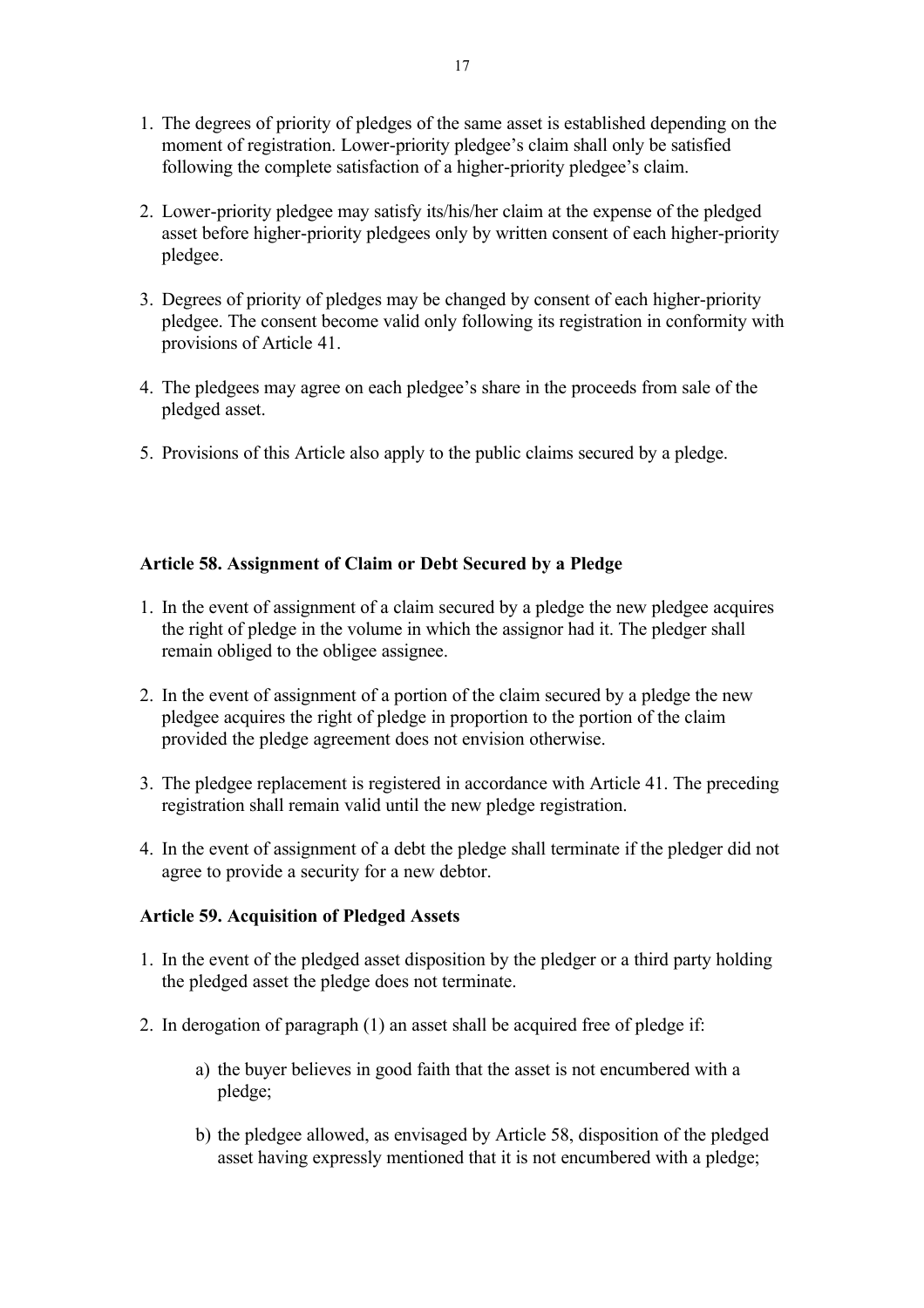- c) the asset is acquired from an entity that disposes of it in the course of its day-to-day activities.
- 3. Entity that acquires:
	- a) assets which are a part a body of assets pledged in the course of the pledger's day-to-day commercial activities;
	- b) assets the auctioning of which was announced in mass media;
	- c) negotiable securities, bills of lading, joint stock companies' shares and bonds, notes, and contracts listed at an authorized exchange or regularly traded at an exchange –

is deemed to act in good faith.

### **Article 60. Permission to Sell Assets Free of Pledge**

- 1. The pledgee may allow the pledger to sell an asset free of pledge, except for pawn.
- 2. In the event of pledge of a body of assets the components of which may vary in time, the pledger may dispose of its components by selling them in the course of its day-to-day commercial activities on the condition that the disposition does not reduce the value of the pledge.
- 3. The permission to sell an asset free of pledge shall be suspended beginning from the registration date of the notice of levying execution on the pledged asset and cease at the date of exclusion of such notice.
- 4. The permission to sell an asset free of pledge shall cease at the moment of transformation of the registered pledge into a pawn.
- 5. If the pledger intends to sell a real estate free of pledge, it shall obtain a preliminary consent of the pledgee.

# **Chapter VIII EXERCISE OF THE RIGHT OF PLEDGE Section I General Conditions for Exercise of the Right of Pledge**

### **Article 61. General Provisions**

1. The pledgee may only exercise the rights of pledge envisaged by this Chapter and Articles 29-31 if the pledger failed to fulfill or improperly fulfilled the secured obligation or a portion thereof under the agreement and in other events envisaged by the agreement.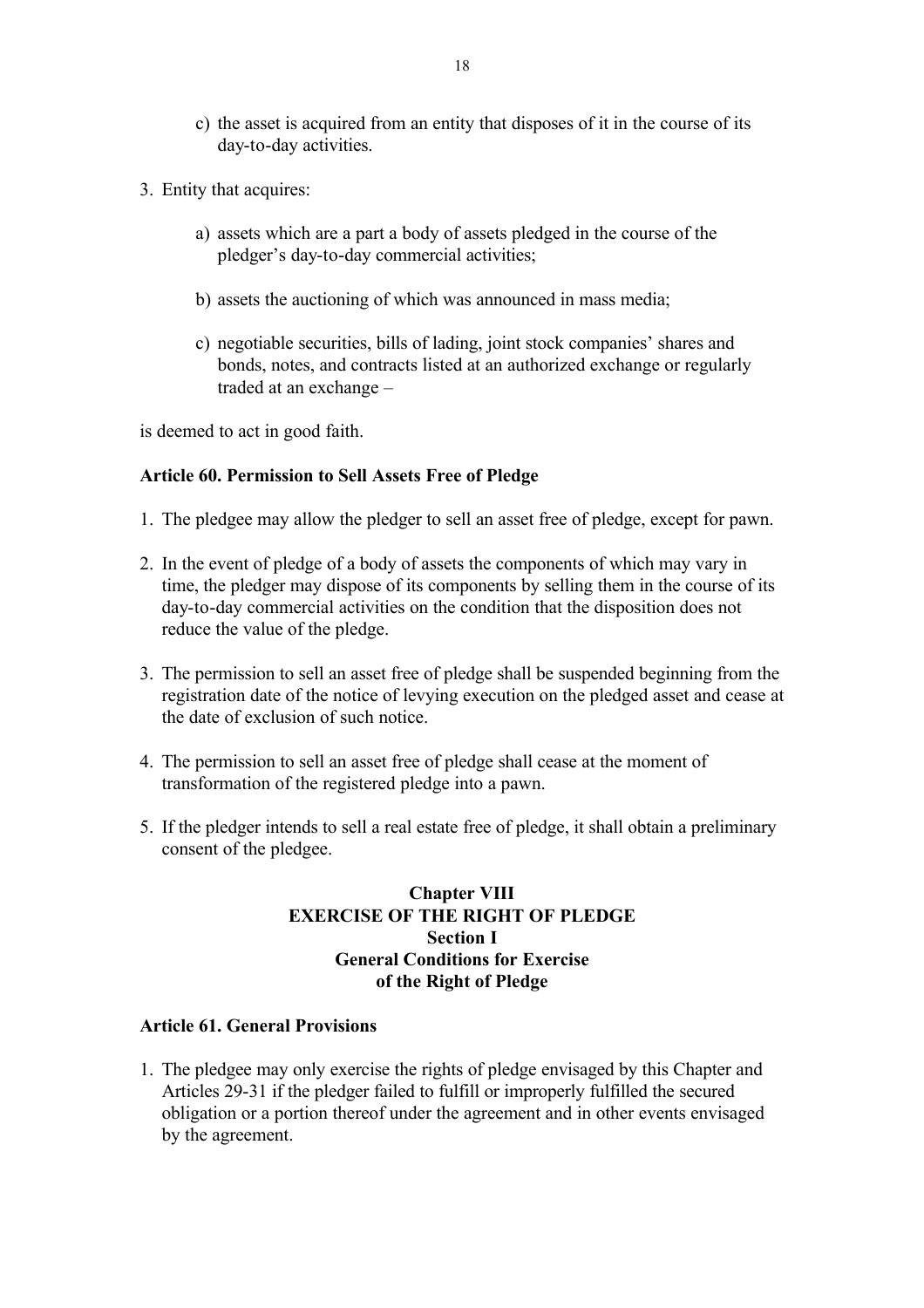- 2. Subject to conditions of this Chapter the pledgee may exercise the following rights: independently sell pledged assets, sell them under judicial control, or take them into possession for administration.
- 3. The pledgee shall exercise its/his/her right of pledge regardless of which party holds the pledged asset.

## **Article 62. Time Frame for Exercise of Right of Pledge**

The pledgee may not exercise its/his/her rights of pledge prior to the expiration of the time-frame envisaged for asset transfer in conformity with Article 67(5), except for the event envisaged by Article 65(7) and Article 71(3).

## **Article 63. Priority of the Exercise of Rights**

- 1. Higher-priority pledgee shall have a priority in the exercise of its/his/her rights of pledge over lower-priority pledgees. Article 57 applies accordingly.
- 2. Higher-priority pledgee shall cover the costs incurred by lower-priority pledgee if, being aware of the exercise of the right of pledge by such pledgee, it/he/she failed to invoke the priority of its/his/her rights within a reasonable time-frame.

## **Article 64. Usufruct of Pledged Asset**

When an asset encumbered with a pledge subsequently becomes subject of a usufruct, the rights of pledge shall be exercised concurrently against the nominee owner and against the usufructuary or the party with respect to which the rights of pledge have not yet been exercised shall be notified thereof.

### **Article 65. Exercise of the Right of Pledge for Several Assets**

The pledgee whose right of pledge encumbers several assets may exercise its/his/her right of pledge with respect to the assets it chooses in a concurrent or successive manner.

### **Article 66. Exercise of the Right of Pledge in the Event of Pawned Shares**

Holder of a pawn of a legal entity's shares is not obliged to notify the share issuer of its/his/her right. However, the exercise of the right of pledge is subject to legal and contractual provisions on transfer of pledged shares.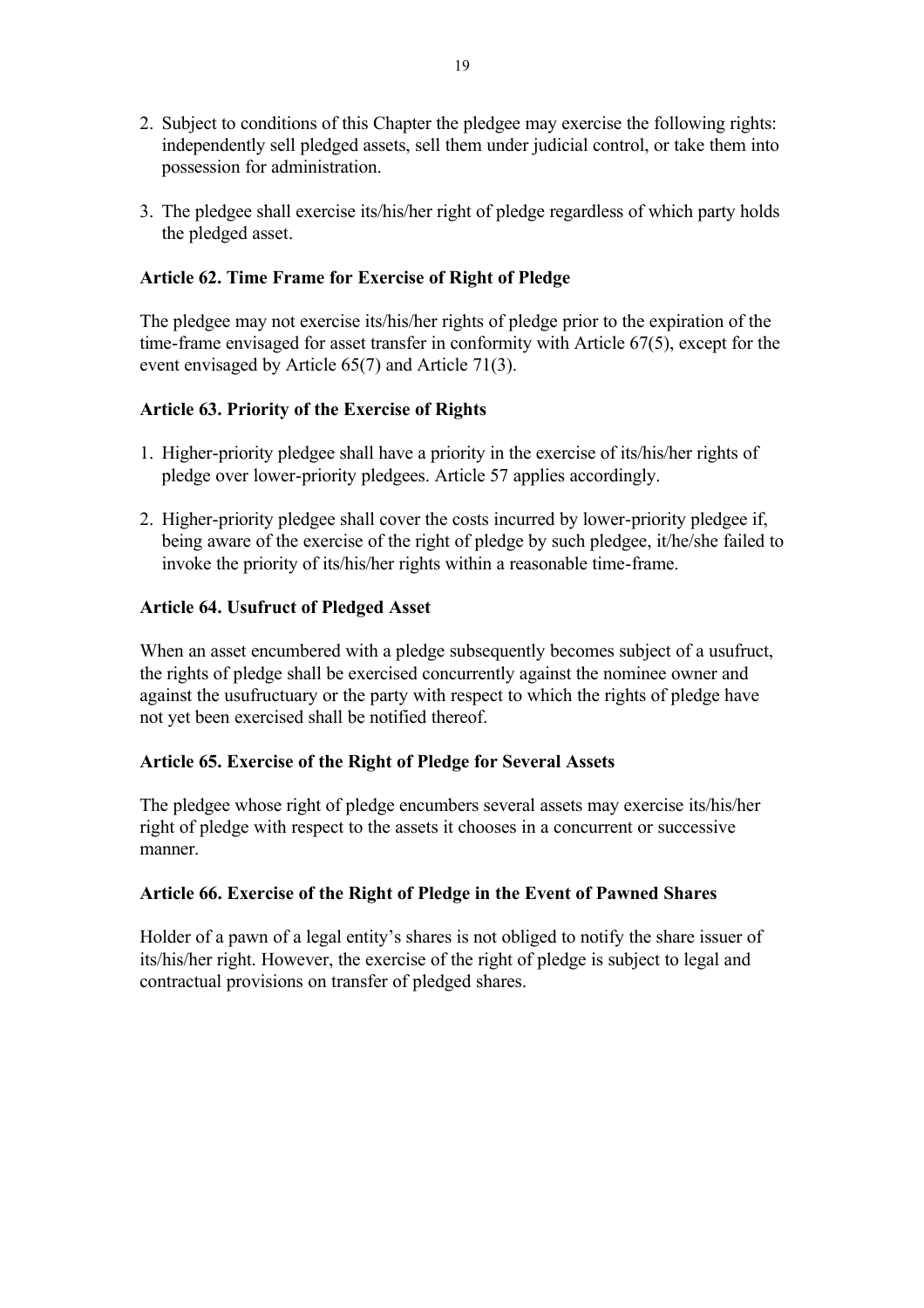# **Section II PRELIMINARY MEASURES FOR EXERCISE OF THE RIGHT OF PLEDGE § 1. NOTICE**

#### **Article 67. Notification. Notice Registration**

- 1. The pledgee that intends to exercise its/his/her right of pledge shall notify thereof the obligor of a secured obligation and, as the case may be, the pledger and the third party holding the pledged asset.
- 2. Following the notification the pledgee shall submit to the registry in which the pledge is registered the notice with attached evidence of the pledger's notification.
- 3. The registrar shall register the notice in the respective registry without delay.
- 4. The notice shall specify the amount of the secured claim, grounds for beginning the levying of execution, right the pledgee intends to exercise, and description of the pledged asset and summon the pledger to surrender the pledged asset within the deadline set by the pledgee. The pledgee shall sign the notice.
- 5. The deadline set by the pledgee for the asset transfer shall be at least ten days for a movable asset, twenty days for real estate, and ten days for asset taken into possession for administration, from the notice registration date.
- 6. Within three days after issuance of the ruling on bankruptcy proceedings initiation, the court shall submit the ruling to the registry in which the pledge is registered. The ruling on the bankruptcy proceedings initiation shall be registered in the registry by the pledger's name or, in the event of mortgage, by the pledged asset.
- 7. Professional participants in the securities market which hold the pledger's pledged securities as creditors may take them into possession or sell such securities without notice or without observing the deadline envisaged by paragraph (5), provided this is not prohibited by special norms and is set forth in the agreement concluded with the pledger.
- 8. Voluntary disposition of the pledged asset following the registration by the pledgee of the notice of exercise of the right of pledge shall be non-opposable for the pledgee, except for the event when the buyer by the pledgee's consent personally assumed the debt or an amount was deposited in the pledgee's account adequate to cover the secured claim in the amount envisaged by Article 14(3).

### **Article 68. Pledger's Rights**

1. The pledger may oppose the pledgee's levying of execution upon the pledged asset by satisfying the secured claim or, as the case may be, removing the violations specified in the notice and subsequent violations, paying in both events the notice registration expenses.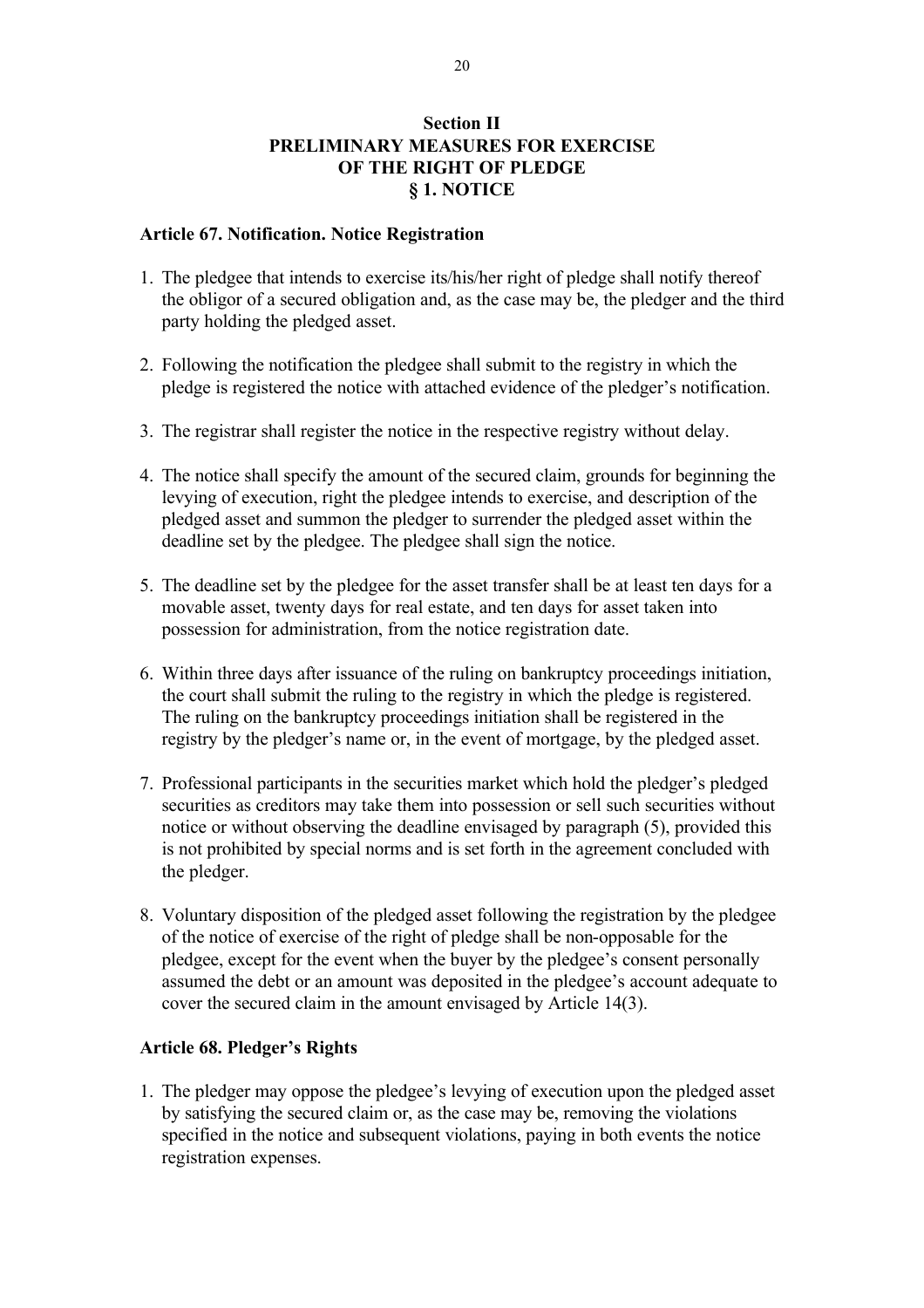- 2. The pledger may exercise the right envisaged by paragraph (1) until the moment of sale of the asset taken into possession by the pledgee.
- 3. The pledgee that submitted a notice of levying execution upon the pledged asset may not demand compensation other than payments envisaged by Article 14(3) and notice registration expenses.

# **§ 2. PLEDGED ASSET TRANSFER**

## **Article 69. Manner of Pledged Asset Transfer to Pledgee**

- 1. The pledged asset shall be transferred into the pledgee's possession in the manner envisaged by paragraph (2) in order to be sold on the conditions envisaged by this Chapter.
- 2. Transfer of the pledged asset into the pledgee's possession may be voluntary or enforced.
- 3. The pledgee that received the pledged asset into possession may only exercise the right of its administration until the moment of its sale.

## **Article 70. Voluntary Transfer into Possession**

- 1. Transfer into possession is voluntary if prior to the expiration of the deadline specified in the notice the pledger actually transferred the pledged asset into the pledgee's possession or expressed in writing its/his/her consent certified by a notary to provide such asset in its/his/her disposal at an agreed upon moment.
- 2. Deed of voluntary transfer into possession shall be executed in the format established for disposition of the respective asset.

# **Article 71. Enforced Transfer into Possession**

- 1. Enforced transfer takes place following the expiration of the deadline specified in the notice based on judicial decision.
- 2. The court examines the application without citation of the parties and only establishes the existence of the documents (contracts), from which the secured obligation and the right of pledge result, the amount of the secured claim, the fact of the pledger's notification of the exercise of the right of pledge, and the fact of notice registration in the respective registry.
- 3. The pledgee may request that the court order the transfer into possession prior to the expiration of the deadline set in the notice if its/his/her claim could not be satisfied without this measure or if the asset is subject to destruction or rapid depreciation. In the event of threat of destruction or rapid depreciation the pledgee may exercise its/his/her right of levying execution without delay.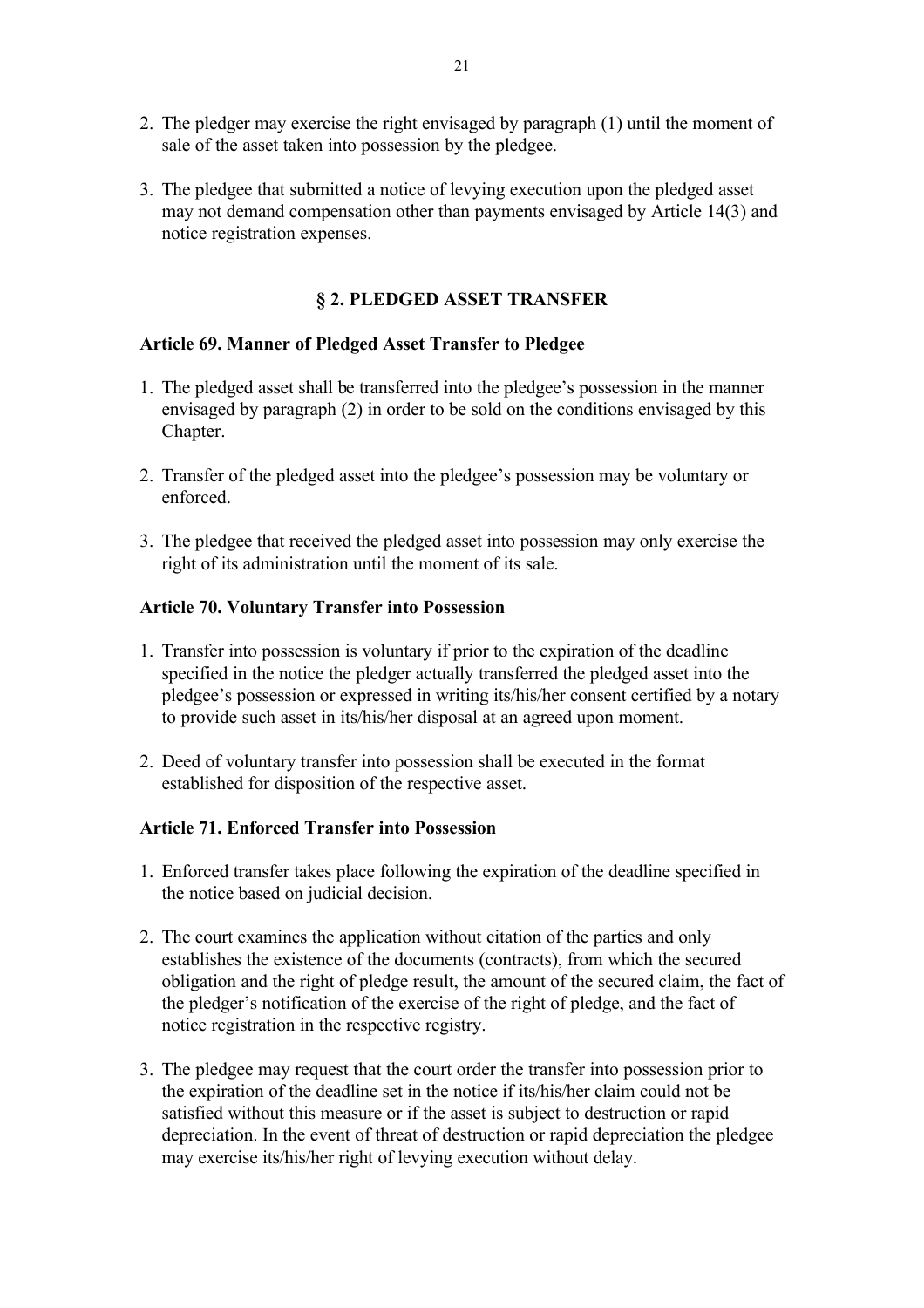- 4. The court shall decide on the immediate enforced transfer following the filing of the application for transfer and not later than within three days. The court shall forward its decision on enforced transfer to the pledgee and the person demanding the transfer of the pledged asset within three business days.
- 5. In its decision on enforced transfer of real estate, the court shall decide on the forced eviction of individuals and removal of assets from such real estate. The pledger shall be notified thereof in writing at his/her latest home address, of which he/she informed the creditor or court.
- 6. It is not required to bring the application for enforced transfer to the notice of the person that shall transfer the pledged asset. However, this person shall be informed of judicial decision on enforced transfer on a compulsory basis.
- 7. Based on its decision the court issues a writ of execution to the pledgee without delay.

## **Article 72. Contesting the Decision on Pledged Asset Transfer**

- 1. The party that shall transfer the asset is authorized to file an appeal within five days following the pronouncement of the judicial decision on enforced transfer. The appeal shall not suspend execution of the decision on enforced transfer into possession.
- 2. In the event of subsequent cancellation of the decision on enforced transfer, the pledgee shall return the asset or repay its selling price and recover the damage caused.

# **Article 73. Transfer into Possession of a Pledged Asset Held by a Third Party**

- 1. A third party that holds the pledged asset and is not obliged to pay the secured claim shall bear personal responsibility for failure to meet the transfer into possession deadline set by court and consequences of the delay in the asset transfer.
- 2. The third party holds a priority claim based on its/his/her right to foreclose the pledged movable asset is obliged to transfer such asset encumbered with its/his/her priority right.
- 3. Third party holding the pledged asset may demand, in the event that it received the asset as payment for its/his/her claim, priority and/or secured, prior to the one specified in the notice, or in the event that it paid priority and/or previously secured claims, that the pledgee sell the asset itself or under judicial supervision. However, the third party is not obliged to transfer the asset into possession if the pledgee failed to present a guarantee, real or personal, that the asset will be sold at a price high enough to fully cover its/his/her priority and/or previously secured claims.

### **Article 74. Restoration of Non-canceled Real Rights**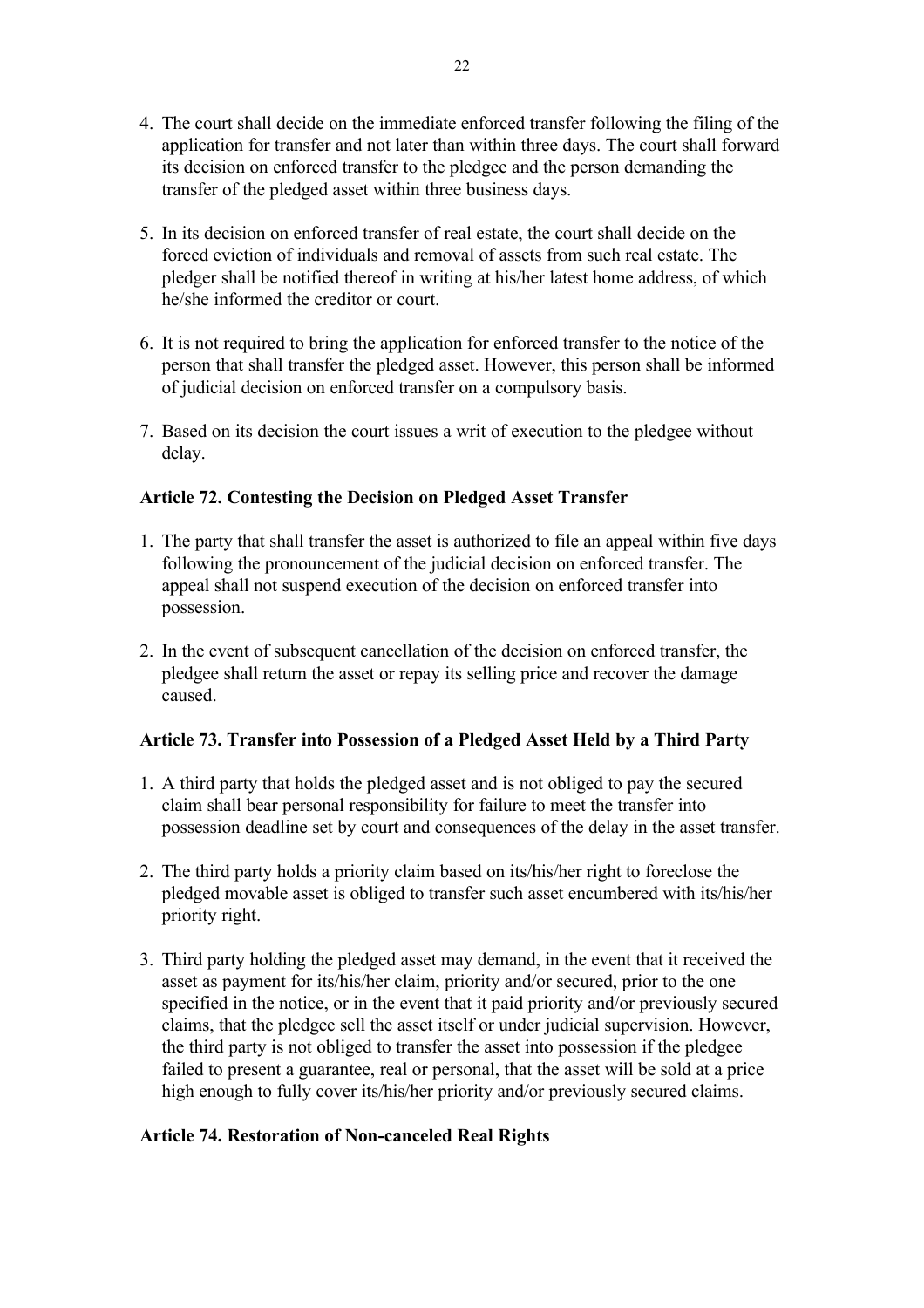Real rights the pledger had to the asset at the moment of its acquisition or which expired during its possession shall restore after the transfer provided they were not canceled.

### **Section III PLEDGED ASSET SALE BY PLEDGEE**

#### **Article 75. Conditions for Asset Sale by Pledgee**

- 1. Once the pledged asset is taken into the pledgee's possession, the pledgee is authorized to proceed to sale of the pledged asset by direct negotiations, tender, or public auction provided it entered a notice in the registry in the manner envisaged by Article 67(2).
- 2. The pledgee shall sell the asset without any unjustified delays at a reasonable commercial price and in the pledger's best interest.
- 3. If there are several assets the pledgee may sell them together or separately.
- 4. The pledgee selling the asset acts on the owner's behalf and shall inform the buyer about its/his/her status at the moment of sale.
- 5. In the event of the pledged asset sale by tender the pledgee shall announce the tender through mass media or by invitations. The tender announcement shall include adequate information to allow an interested person to make tender offers within the deadline and at the announced location.
- 6. The pledgee shall accept the largest offer except when the conditions accompanying the offer make it less favorable than a smaller offer or the offered price is not commercially reasonable.
- 7. The pledgee selling the asset by a public auction shall sell it on a date, time, and in location specified in the sale notice, which shall be brought to the notice of the pledger, a third party holding the asset, and, as the case may be, fiduciary administrator, as well as all pledgees which included a notice of levying execution upon the pledged asset in the respective registry. The pledgee shall also inform any interested party which makes a request.
- 8. The pledgee is authorized to appeal to a marshal in order to take possession of the asset.

#### **Article 76. Proceeds from Sale of Pledged Asset**

- 1. From proceeds from sale of a pledged asset the pledgee shall pay selling expenses, then claims which are prior to its/his/her rights, and then its/his/her own claims.
- 2. Should there be other claims subject to payment from proceeds from sale of the pledged asset, the pledgee that sold the asset shall file a statement of proceeds from sale of the pledged asset with court competent with regard to the sale and transfer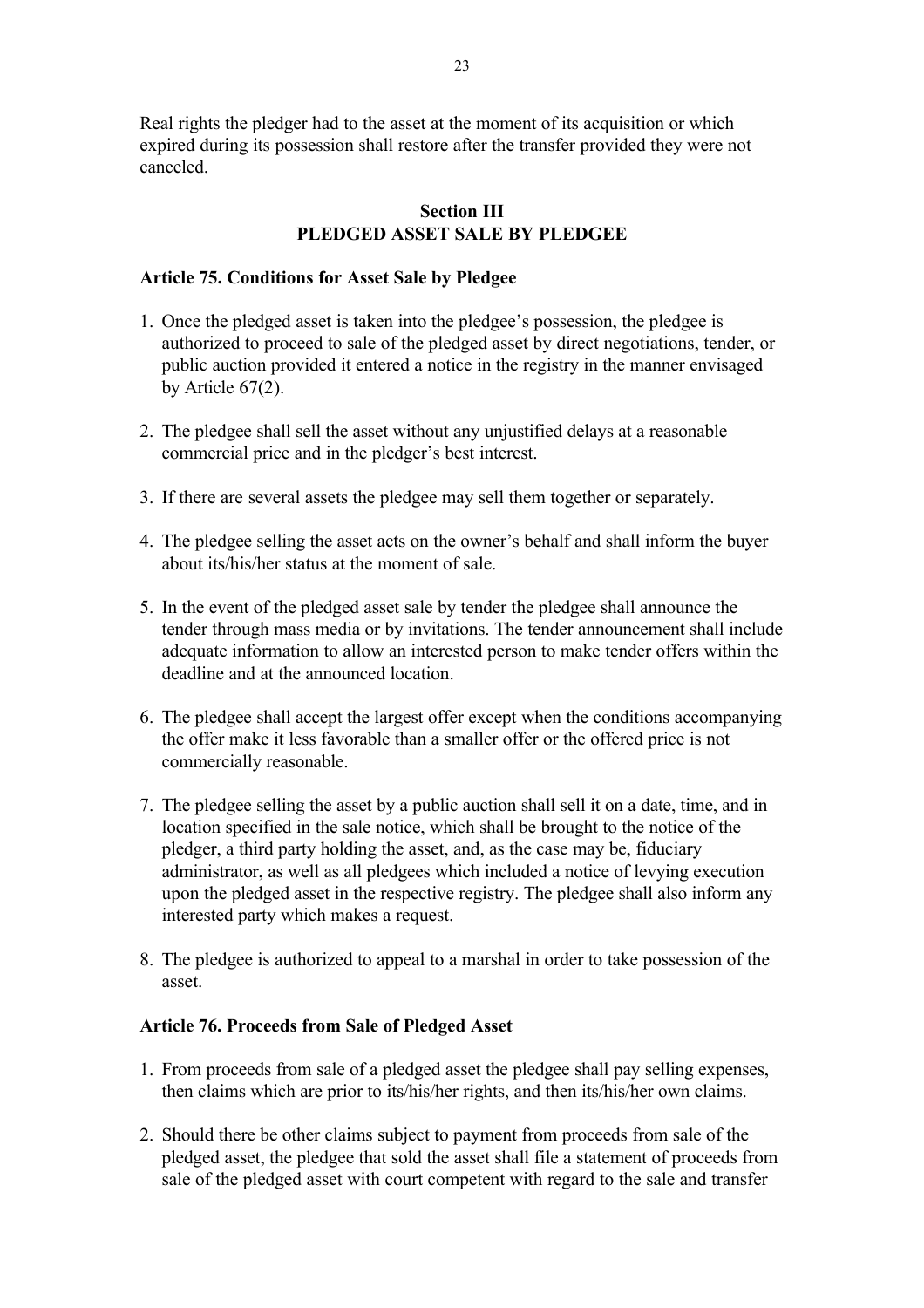thereto the amount remaining after the payment. Otherwise within ten days following the asset sale the pledgee shall submit a statement to the owner of the sold asset and hand it over the surplus, if any. The statement may be contested in the manner set forth by the Civil Code of Practice.

3. If proceeds from sale of the asset is not adequate to pay its/his/her claims and costs, the pledgee shall preserve the non-priority claim to the difference due from its debtor.

#### **Article 77. Asset Acquired from the Pledgee**

- 1. The buyer shall acquire the asset encumbered with real rights existing at the moment of notice registration in the respective registry without the right of pledge of the pledgee that sold the asset and without claims prior to such pledgee's right.
- 2. Real rights established following the notice registration may not be opposed to the buyer without its approval.

#### **Article 78. Encumbrance Termination Decision**

In the event that the buyer of the asset sends to the court, the circumscription of which covers the entirety or most of the pledged assets, evidence that the sale was carried out in compliance with legal provisions and the price was fully paid, the court shall issue a decision on cessation and cancellation of pledges, sequesters, and real rights specified in Article 77(2).

#### **Section IV PLEDGED ASSET SALE UNDER JUDICIAL CONTROL**

#### **Article 79. Selling Conditions**

- 1. A pledged asset is sold under judicial control if it appoints a person that will sell the pledged asset, determines conditions and goals of sale, specifies whether the sale may be carried out by direct negotiations, tender, or public auction, and, as the case may be, sets the price following the expert evaluation of the asset.
- 2. The pledgee may not request that the asset be sold encumbered with its/his/her pledge.
- 3. The appointed person shall inform interested parties at their request about the actions he/she undertakes to sell the pledged asset.
- 4. The appointed person acts on the owner's behalf and shall inform the buyer thereof.
- 5. Sale carried out according to this Article exempts real rights from pledge.
- 6. A pledged item may only be sold under judicial control if: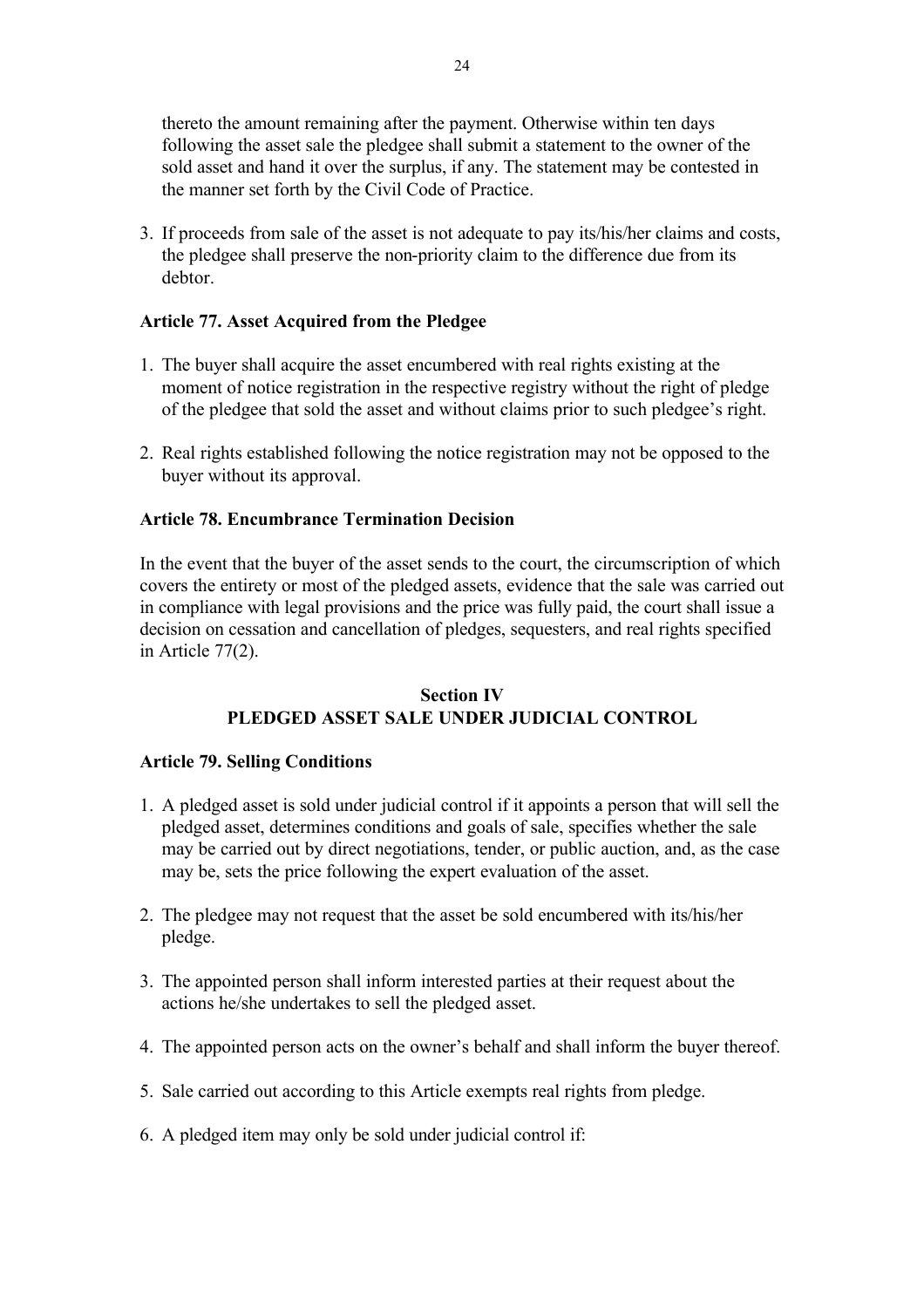- a) one more person's approval or permission is missing, which is necessary for validity of the concluded pledge agreement;
- b) pledged items are assets of historic, artistic, or cultural value;
- c) the pledger is missing and its/his/her location is unidentifiable.

# **Chapter IX PLEDGE CESSATION AND REMEDIES**

### **Article 80. Pledge Cessation**

- 1. A pledge ceases as a result of destruction of the pledged asset, its withdrawal from civil circulation, or expropriation, provided these events affect the entire asset.
- 2. Pledge of a movable asset incorporated into real estate shall continue in effect as mortgage provided it is registered in the Real Estate Registry even if the nature of the movable asset changed. This pledge shall have a degree of priority set in accordance with a previous registration.
- 3. A pledge shall cease as a result of repayment of the obligation the fulfillment of which it secured.
- 4. A pawn shall cease together with termination of possession.
- 5. A mortgage shall cease within thirty years following its registration date or renewed registration date.
- 6. Pledge shall also cease on other grounds envisaged by law.

### **Article 81. Remedies**

A third party whose right was violated or which has a lawful interest may contest in court the validity of the pledge or levying of execution on the pledged asset.

### **Chapter X FINAL AND INTERIM PROVISIONS**

#### **Article 82. Effectiveness**

- 1. This Law shall take effect within thirty days following its publication date, except for Chapter VI which shall take effect three months following its publication date.
- 2. Pledge Law No. 838-XIII of May 23, 1996 shall be abrogated on the effective date of this Law.
- 3. Within three months the Government shall: